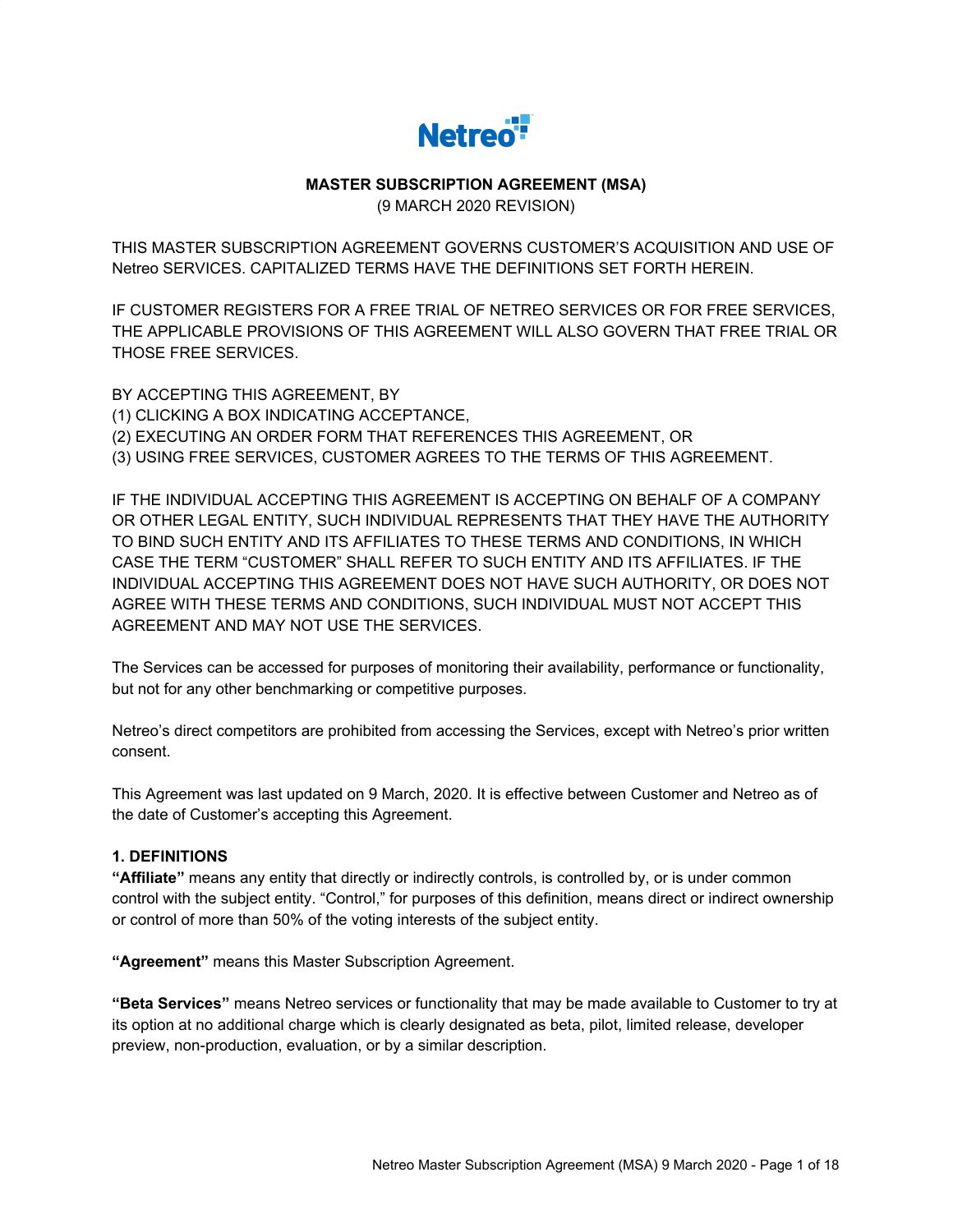**"Content"** means information obtained by Netreo from publicly available sources or its third party content providers and made available to Customer through the Services, Beta Services or pursuant to an Order Form.

**"Customer"** means in the case of an individual accepting this Agreement on his or her own behalf, such individual, or in the case of an individual accepting this Agreement on behalf of a company or other legal entity, the company or other legal entity for which such individual is accepting this Agreement, and Affiliates of that company or entity (for so long as they remain Affiliates) which have entered into Order Forms.

**"Customer Data"** means electronic data and information submitted by or for Customer to the Services, excluding Content and Non-Netreo Applications.

**"Free Services"** means Services that Netreo makes available to Customer free of charge. Free Services exclude Services offered as a free trial and Purchased Services.

**"Malicious Code"** means code, files, scripts, agents or programs intended to do harm, including, for example, viruses, worms, time bombs and Trojan horses.

**"Netreo"** means the Netreo company described in the "Netreo Contracting Entity, Notices, Governing Law, and Venue" section below.

**"Non-Netreo Application"** means a Web-based, mobile, offline or other software application functionality that interoperates with a Service, that is provided by Customer or a third party and/or listed on a Marketplace including as Netreo Labs or under similar designation. Non-Netreo Applications, other than those obtained or provided by Customer, will be identifiable as such.

**"Order Form"** means an ordering document or online order specifying the Services to be provided hereunder that is entered into between Customer and Netreo or any of their Affiliates, including any addenda and supplements thereto. By entering into an Order Form hereunder, an Affiliate agrees to be bound by the terms of this Agreement as if it were an original party hereto.

**"Purchased Services"** means Services that Customer or Customer's Affiliate purchases under an Order Form or online purchasing portal, as distinguished from Free Services or those provided pursuant to a free trial.

**"Services"** means the products and services that are ordered by Customer under an Order Form or online purchasing portal, or provided to Customer free of charge (as applicable) or under a free trial, and made available online by Netreo, including associated Netreo offline or mobile components.

**"Services"** exclude Content and Non-Netreo Applications.

**"User"** means, in the case of an individual accepting these terms on his or her own behalf, such individual, or, in the case of an individual accepting this Agreement on behalf of a company or other legal entity, an individual who is authorized by Customer to use a Service, for whom Customer has purchased a subscription (or in the case of any Services provided by Netreo without charge, for whom a Service has been provisioned), and to whom Customer (or, when applicable, Netreo at Customer's request) has supplied a user identification and password (for Services utilizing authentication). Users may include, for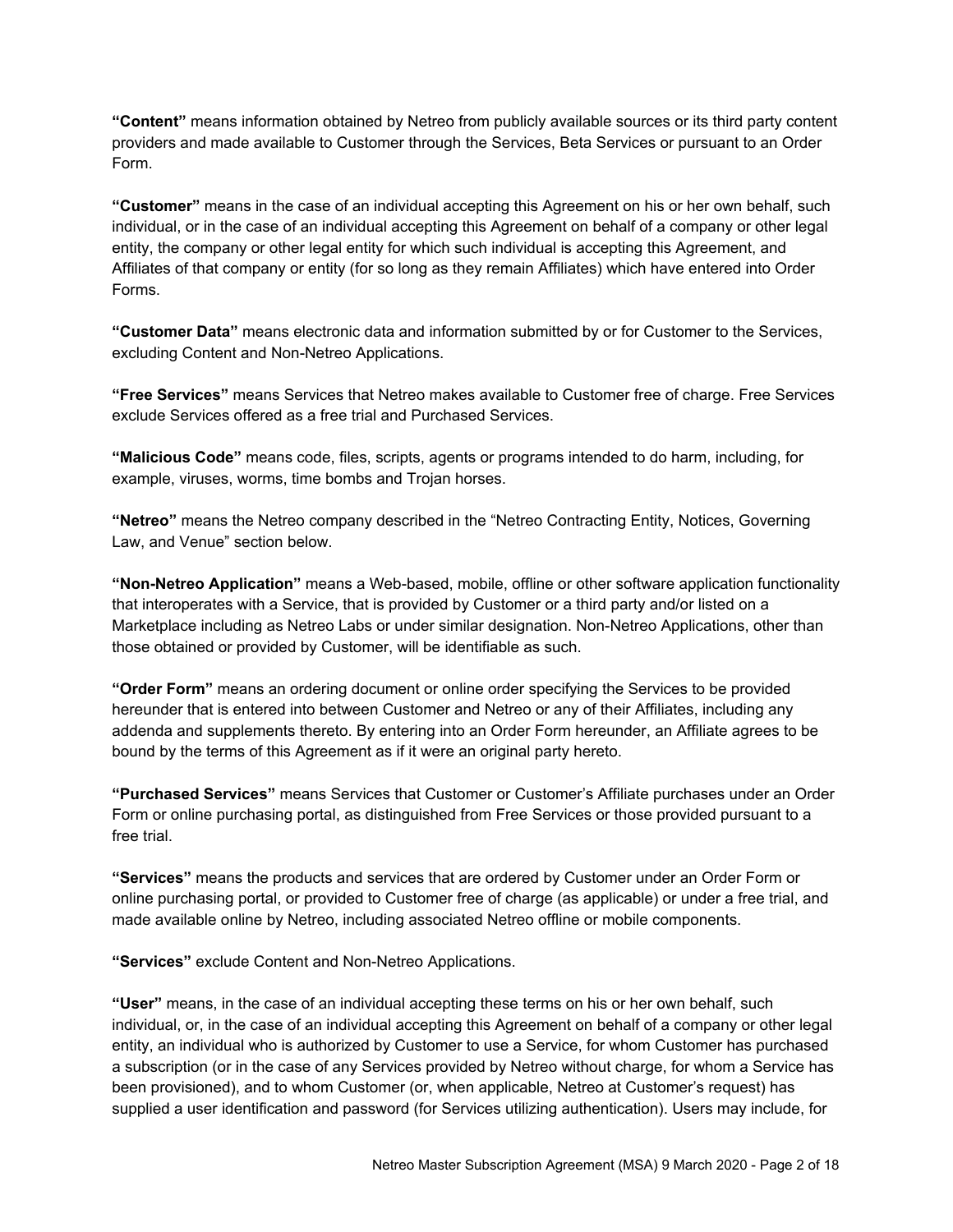example, employees, consultants, contractors and agents of Customer, and third parties with which Customer transacts business.

### **2. NETREO RESPONSIBILITIES**

#### **2.1 Provision of Purchased Services.**

Netreo will

(a) make the Services and Content available to Customer pursuant to this Agreement, and the applicable Order Forms,

(b) provide applicable Netreo standard support for the Purchased Services to Customer at no additional charge, and/or upgraded support if purchased,

(c) use commercially reasonable efforts to make the online Purchased Services available 24 hours a day, 7 days a week, except for:

(i) planned downtime (of which Netreo shall give advance electronic notice), and

(ii) any unavailability caused by circumstances beyond Netreo's reasonable control, including, for example, an act of God, act of government, flood, fire, earthquake, civil unrest, act of terror, strike or other labor problem (other than one involving Netreo employees), Internet service provider failure or delay, Non-Netreo Application, or denial of service attack, and

(d) provide the Services in accordance with laws and government regulations applicable to Netreo's provision of its Services to its customers generally (i.e., without regard for Customer's particular use of the Services), and subject to Customer's use of the Services in accordance with this Agreement, and the applicable Order Form.

#### **2.2 Protection of Customer Data.**

Netreo will maintain appropriate administrative, physical, and technical safeguards for protection of the security, confidentiality and integrity of Customer Data. Those safeguards will include, but will not be limited to, measures designed to prevent unauthorized access to or disclosure of Customer Data (other than by Customer or Users). Upon request by Customer made within 30 days after the effective date of termination or expiration of this Agreement, Netreo will make Customer Data available to Customer for export or download. After such 30-day period, Netreo will have no obligation to maintain or provide any Customer Data, and will thereafter delete or destroy all copies of Customer Data in its systems or otherwise in its possession or control, unless legally prohibited.

#### **2.3 Netreo Personnel.**

Netreo will be responsible for the performance of its personnel (including its employees and contractors) and their compliance with Netreo's obligations under this Agreement, except as otherwise specified in this Agreement.

#### **2.4 Beta Services.**

From time to time, Netreo may make Beta Services available to Customer at no charge. Customer may choose to try such Beta Services or not in its sole discretion.

#### **2.5 Free Trial.**

If Customer registers on Netreo's or an Affiliate's website for a free trial, Netreo will make the applicable Service(s) available to Customer on a trial basis free of charge until the earlier of

(a) the end of the free trial period for which Customer registered to use the applicable Service(s), or

(b) the start date of any Purchased Service subscriptions ordered by Customer for such Service(s), or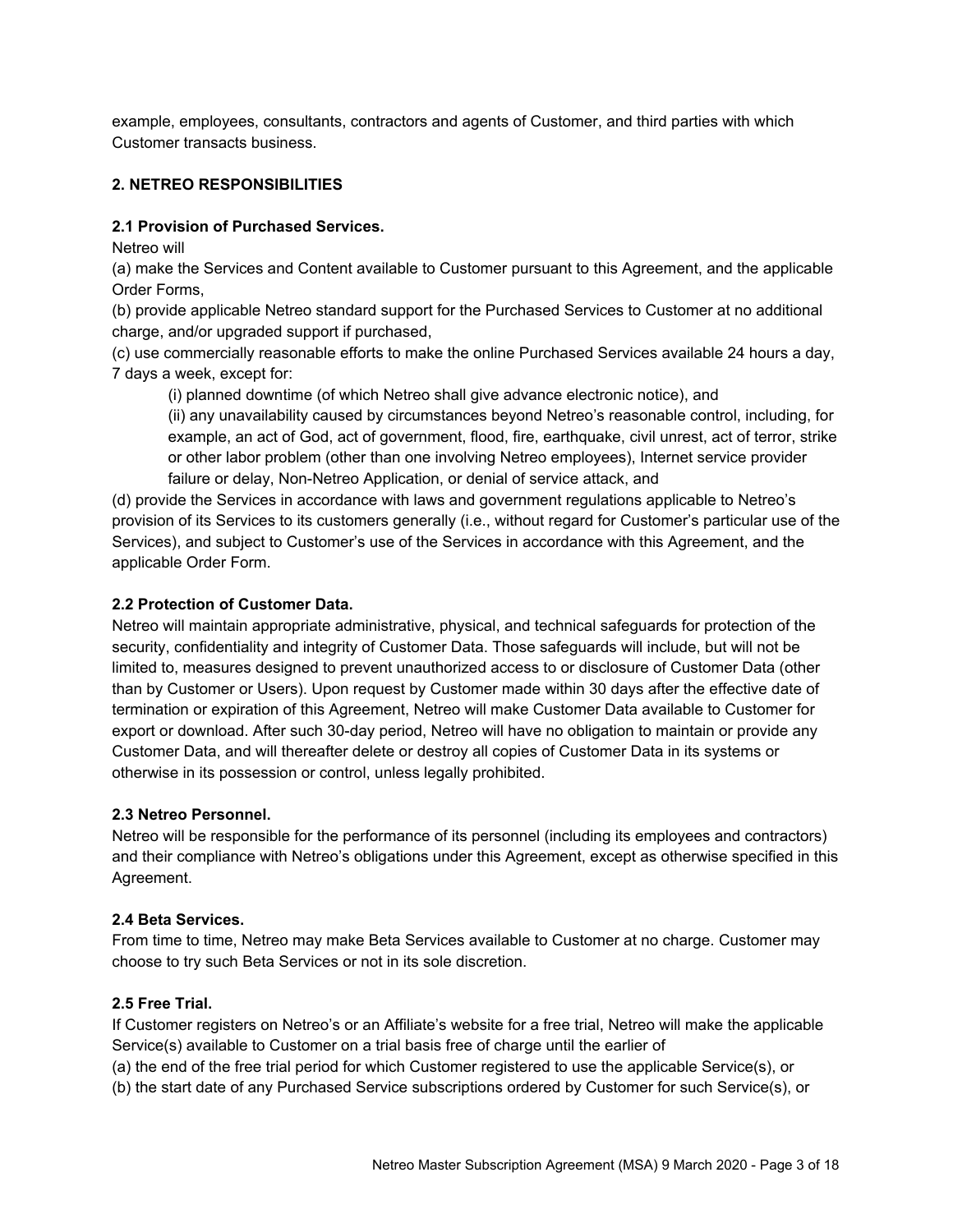(c) termination by Netreo in its sole discretion. Additional trial terms and conditions may appear on the trial registration web page.

Any such additional terms and conditions are incorporated into this Agreement by reference and are legally binding.

ANY DATA CUSTOMER ENTERS INTO THE SERVICES, AND ANY CUSTOMIZATIONS MADE TO THE SERVICES BY OR FOR CUSTOMER, DURING CUSTOMER'S FREE TRIAL WILL BE PERMANENTLY LOST UNLESS CUSTOMER PURCHASES A SUBSCRIPTION TO THE SAME SERVICES AS THOSE COVERED BY THE TRIAL, PURCHASES APPLICABLE UPGRADED SERVICES, OR EXPORTS SUCH DATA, BEFORE THE END OF THE TRIAL PERIOD. CUSTOMER CANNOT TRANSFER DATA ENTERED OR CUSTOMIZATIONS MADE DURING THE FREE TRIAL TO A SERVICE THAT WOULD BE A DOWNGRADE FROM THAT COVERED BY THE TRIAL (E.G., FROM ENTERPRISE EDITION TO PROFESSIONAL EDITION); THEREFORE, IF CUSTOMER PURCHASES A SERVICE THAT WOULD BE A DOWNGRADE FROM THAT COVERED BY THE TRIAL, CUSTOMER MUST EXPORT CUSTOMER DATA BEFORE THE END OF THE TRIAL PERIOD OR CUSTOMER DATA WILL BE PERMANENTLY LOST. NOTWITHSTANDING THE "REPRESENTATIONS, WARRANTIES, EXCLUSIVE REMEDIES AND DISCLAIMERS" SECTION AND "INDEMNIFICATION BY NETREO" SECTION BELOW, DURING THE FREE TRIAL THE SERVICES ARE PROVIDED "AS-IS" WITHOUT ANY WARRANTY AND NETREO SHALL HAVE NO INDEMNIFICATION OBLIGATIONS NOR LIABILITY OF ANY TYPE WITH RESPECT TO THE SERVICES FOR THE FREE TRIAL PERIOD UNLESS SUCH EXCLUSION OF LIABILITY IS NOT ENFORCEABLE UNDER APPLICABLE LAW IN WHICH CASE NETREO'S LIABILITY WITH RESPECT TO THE SERVICES PROVIDED DURING THE FREE TRIAL SHALL NOT EXCEED \$100.00. WITHOUT LIMITING THE FOREGOING, NETREO AND ITS AFFILIATES AND ITS LICENSORS DO NOT REPRESENT OR WARRANT TO CUSTOMER THAT: (A) CUSTOMER'S USE OF THE SERVICES DURING THE FREE TRIAL PERIOD WILL MEET CUSTOMER'S REQUIREMENTS,

(B) CUSTOMER'S USE OF THE SERVICES DURING THE FREE TRIAL PERIOD WILL BE UNINTERRUPTED, TIMELY, SECURE OR FREE FROM ERROR, AND

(C) USAGE DATA PROVIDED DURING THE FREE TRIAL PERIOD WILL BE ACCURATE. NOTWITHSTANDING ANYTHING TO THE CONTRARY IN THE "LIMITATION OF LIABILITY" SECTION BELOW, CUSTOMER SHALL BE FULLY LIABLE UNDER THIS AGREEMENT TO NETREO AND ITS AFFILIATES FOR ANY DAMAGES ARISING OUT OF CUSTOMER'S USE OF THE SERVICES DURING THE FREE TRIAL PERIOD, ANY BREACH BY CUSTOMER OF THIS AGREEMENT AND ANY OF CUSTOMER'S INDEMNIFICATION OBLIGATIONS HEREUNDER. CUSTOMER SHALL REVIEW THE APPLICABLE SERVICE'S DOCUMENTATION DURING THE TRIAL PERIOD TO BECOME FAMILIAR WITH THE FEATURES AND FUNCTIONS OF THE SERVICES BEFORE MAKING A PURCHASE.

#### **2.6 Free Services.**

Netreo may make Free Services available to Customer. Use of Free Services is subject to the terms and conditions of this Agreement. In the event of a conflict between this section and any other portion of this Agreement, this section shall control. Free Services are provided to Customer without charge up to certain limits as described in the service documentation. Usage over these limits requires Customer's purchase of additional resources or services. Customer agrees that Netreo, in its sole discretion and for any or no reason, may terminate Customer's access to the Free Services or any part thereof. Customer agrees that any termination of Customer's access to the Free Services may be without prior notice, and Customer agrees that Netreo will not be liable to Customer or any third party for such termination. Customer is solely responsible for exporting Customer Data from the Free Services prior to termination of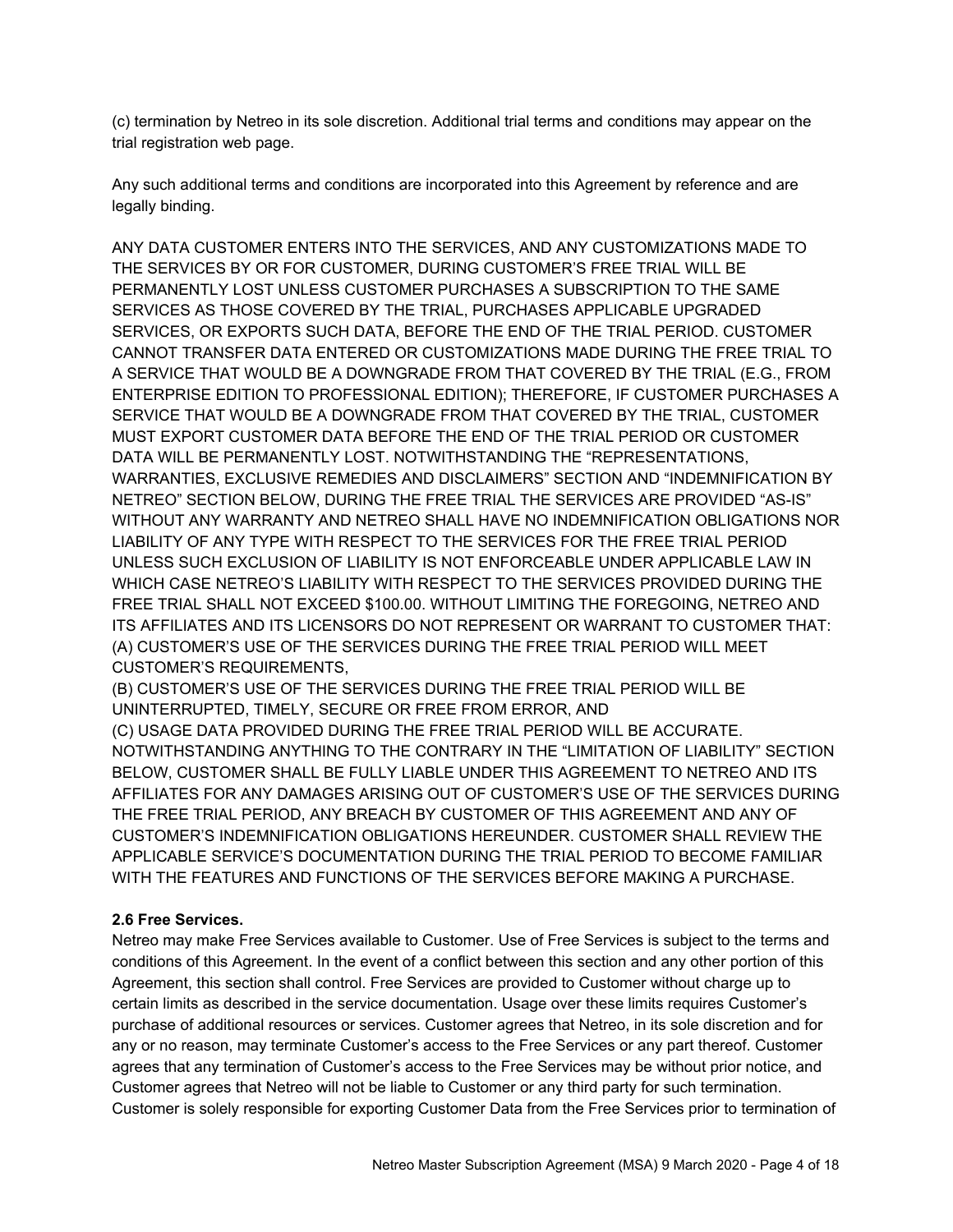Customer's access to the Free Services for any reason, provided that if Netreo terminates Customer's account, except as required by law Netreo will provide Customer a reasonable opportunity to retrieve its Customer Data.

NOTWITHSTANDING THE "REPRESENTATIONS, WARRANTIES, EXCLUSIVE REMEDIES AND DISCLAIMERS" SECTION AND "INDEMNIFICATION BY Netreo" SECTION BELOW, THE FREE SERVICES ARE PROVIDED "AS-IS" WITHOUT ANY WARRANTY AND Netreo SHALL HAVE NO INDEMNIFICATION OBLIGATIONS NOR LIABILITY OF ANY TYPE WITH RESPECT TO THE FREE SERVICES UNLESS SUCH EXCLUSION OF LIABILITY IS NOT ENFORCEABLE UNDER APPLICABLE LAW IN WHICH CASE NETREO'S LIABILITY WITH RESPECT TO THE FREE SERVICES SHALL NOT EXCEED \$100.00. WITHOUT LIMITING THE FOREGOING, NETREO AND ITS AFFILIATES AND ITS LICENSORS DO NOT REPRESENT OR WARRANT TO CUSTOMER THAT:

(A) CUSTOMER'S USE OF THE FREE SERVICES WILL MEET CUSTOMER'S REQUIREMENTS, (B) CUSTOMER'S USE OF THE FREE SERVICES WILL BE UNINTERRUPTED, TIMELY, SECURE OR FREE FROM ERROR, AND

(C) USAGE DATA PROVIDED THROUGH THE FREE SERVICES WILL BE ACCURATE. NOTWITHSTANDING ANYTHING TO THE CONTRARY IN THE "LIMITATION OF LIABILITY" SECTION BELOW, CUSTOMER SHALL BE FULLY LIABLE UNDER THIS AGREEMENT TO NETREO AND ITS AFFILIATES FOR ANY DAMAGES ARISING OUT OF CUSTOMER'S USE OF THE FREE SERVICES, ANY BREACH BY CUSTOMER OF THIS AGREEMENT AND ANY OF CUSTOMER'S INDEMNIFICATION OBLIGATIONS HEREUNDER.

# **3. USE OF SERVICES AND CONTENT**

#### **3.1 Subscriptions.**

Unless otherwise provided in the applicable Order Form,

(a) Purchased Services and access to Content are purchased as subscriptions for the term stated in the applicable Order Form or in the applicable online purchasing portal,

(b) subscriptions for Purchased Services may be added during a subscription term at the same pricing as the underlying subscription pricing, prorated for the portion of that subscription term remaining at the time the subscriptions are added, and

(c) any added subscriptions will terminate on the same date as the underlying subscriptions. Customer agrees that its purchases are not contingent on the delivery of any future functionality or features, or dependent on any oral or written public comments made by Netreo regarding future functionality or features.

#### **3.2 Usage Limits.**

Services and Content are subject to usage limits specified in Order Forms. If Customer exceeds a contractual usage limit, Customer will execute an Order Form for additional quantities of the applicable Services or Content promptly upon Netreo's request, and/or pay any invoice for excess usage in accordance with the "Invoicing and Payment" section below. If Customer is unable to pay for the excess usage, Netreo may work with Customer to reduce Customer's usage so that it conforms to the contracted usage limit.

#### **3.3 Customer Responsibilities.**

Customer will

(a) be responsible for Users' compliance with this Agreement and Order Forms,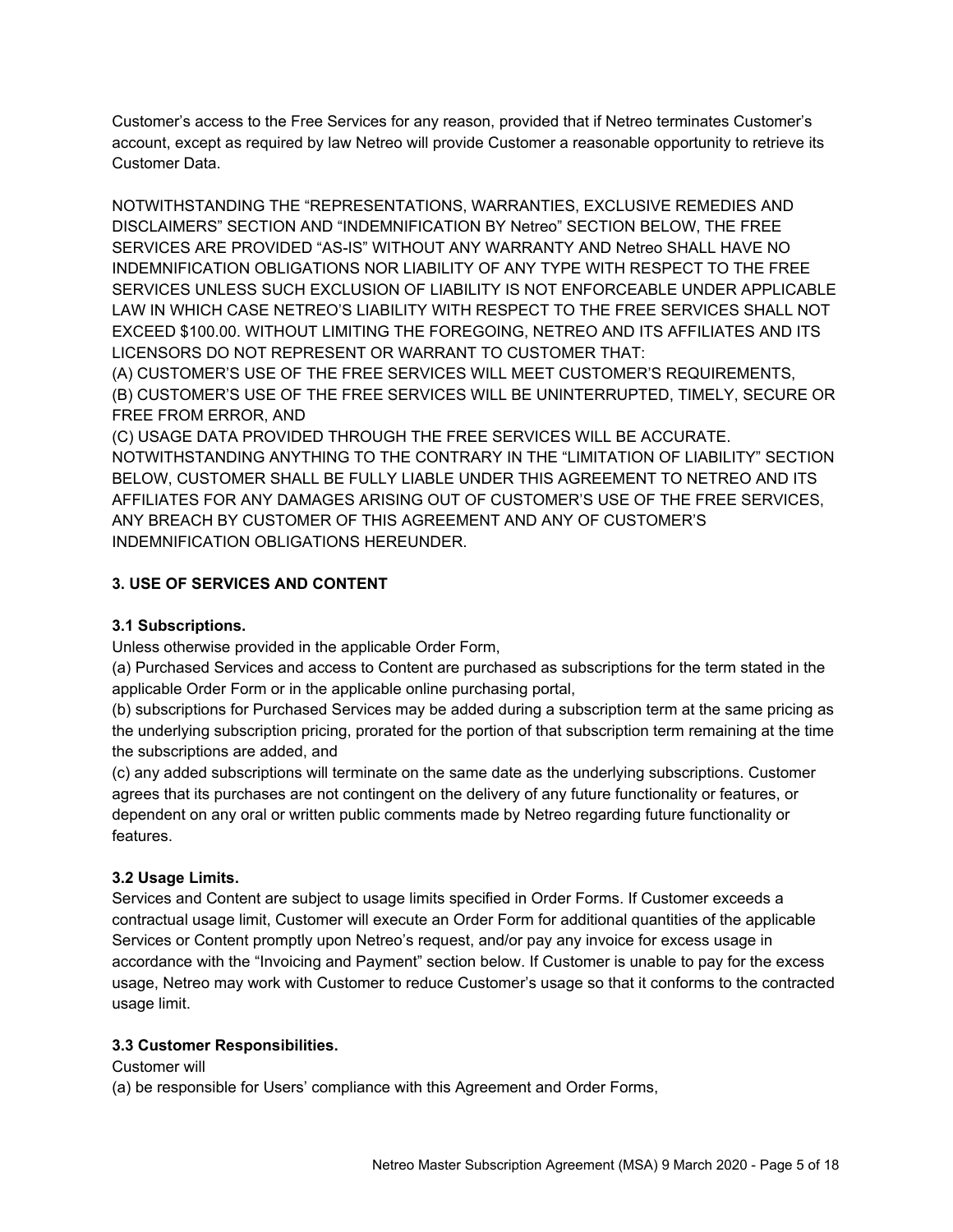(b) be responsible for the accuracy, quality and legality of Customer Data, the means by which Customer acquired Customer Data, Customer's use of Customer Data with the Services, and the interoperation of any Non-Netreo Applications with which Customer uses Services or Content,

(c) use commercially reasonable efforts to prevent unauthorized access to or use of Services and Content, and notify Netreo promptly of any such unauthorized access or use,

(d) use Services and Content only in accordance with this Agreement, the Acceptable Use and External Facing Services Policy at https://www.netreo.com/legal, Order Forms and applicable laws and government regulations, and

(e) comply with terms of service of any Non-Netreo Applications with which Customer uses Services or Content. Any use of the Services in breach of the foregoing by Customer or Users that in Netreo's judgment threatens the security, integrity or availability of Netreo's services, may result in Netreo's immediate suspension of the Services, however Netreo will use commercially reasonable efforts under the circumstances to provide Customer with notice and an opportunity to remedy such violation or threat prior to any such suspension.

# **3.4 Usage Restrictions.**

Customer will not

(a) make any Service or Content available to anyone other than Customer or Users, or use any Service or Content for the benefit of anyone other than Customer or its Affiliates, unless expressly stated otherwise in an Order Form,

(b) sell, resell, license, sublicense, distribute, make available, rent or lease any Service or Content, or include any Service or Content in a service bureau or outsourcing offering,

(c) use a Service or Non-Netreo Application to store or transmit infringing, libelous, or otherwise unlawful or tortious material, or to store or transmit material in violation of third-party privacy rights,

(d) use a Service or Non-Netreo Application to store or transmit Malicious Code,

(e) interfere with or disrupt the integrity or performance of any Service or third-party data contained therein,

(f) attempt to gain unauthorized access to any Service or Content or its related systems or networks, (g) permit direct or indirect access to or use of any Services or Content in a way that circumvents a contractual usage limit, or use any Services to access or use any of Netreo intellectual property except as

permitted under this Agreement, an Order Form,

(h) modify, copy, or create derivative works based on a Service or any part, feature, function or user interface thereof,

(i) copy Content except as permitted herein or in an Order Form,

(j) frame or mirror any part of any Service or Content, other than framing on Customer's own intranets or otherwise for its own internal business purposes,

(k) except to the extent permitted by applicable law, disassemble, reverse engineer, or decompile a Service or Content or access it to

(1) build a competitive product or service,

(2) build a product or service using similar ideas, features, functions or graphics of the Service,

(3) copy any ideas, features, functions or graphics of the Service, or

(4) determine whether the Services are within the scope of any patent.

#### **3.5 Removal of Content and Non-Netreo Applications.**

If Customer receives notice that Content or a Non-Netreo Application must be removed, modified and/or disabled to avoid violating applicable law, third-party rights, or the Acceptable Use and External Facing Services Policy, Customer will promptly do so. If Customer does not take required action in accordance with the above, or if in Netreo's judgment continued violation is likely to reoccur, Netreo may disable the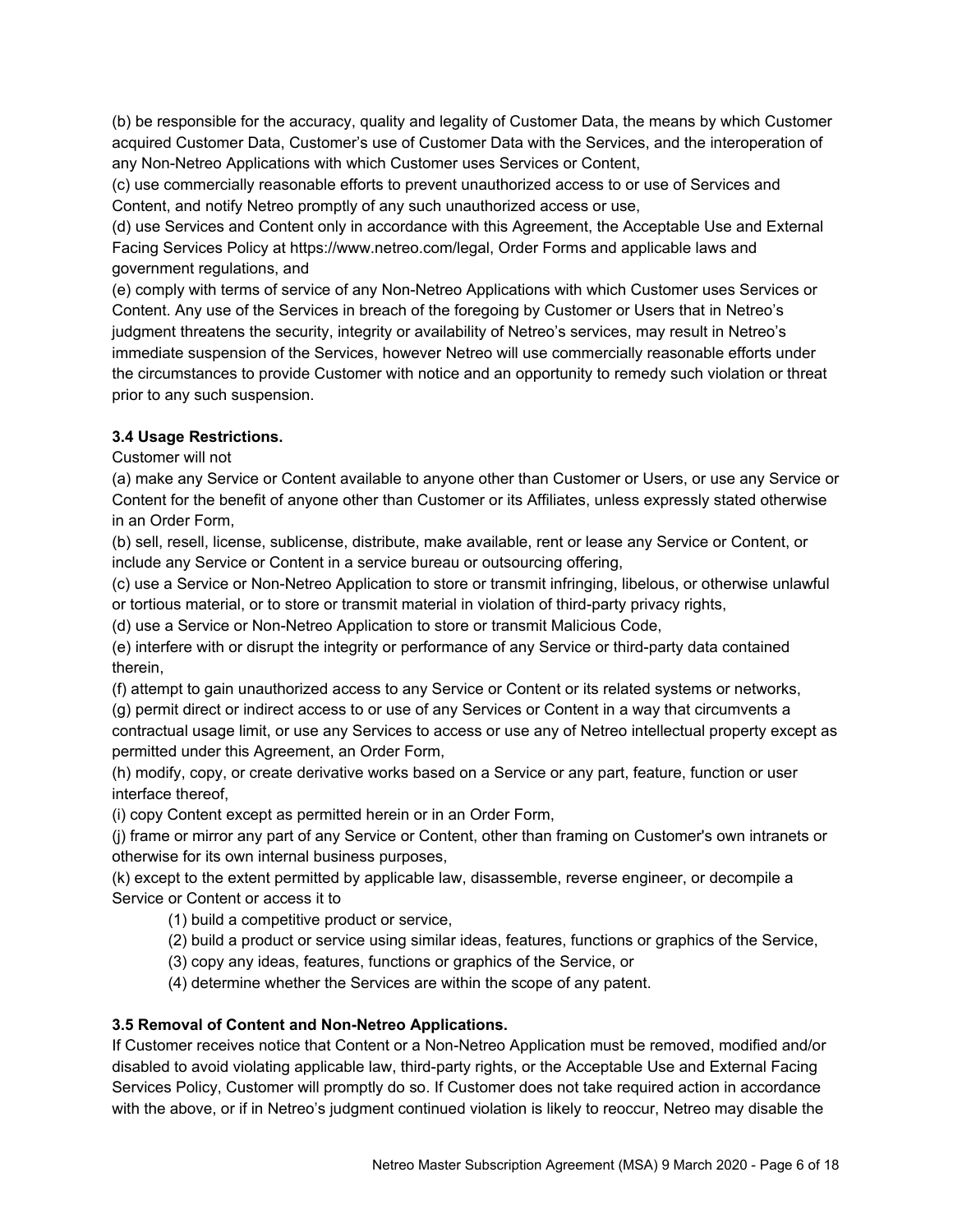applicable Content, Service and/or NonNetreo Application. If requested by Netreo, Customer shall confirm such deletion and discontinuance of use in writing and Netreo shall be authorized to provide a copy of such confirmation to any such third party claimant or governmental authority, as applicable. In addition, if Netreo is required by any third party rights holder to remove Content, or receives information that Content provided to Customer may violate applicable law or third-party rights, Netreo may discontinue Customer's access to Content through the Services.

### **4. NON-NETREO PRODUCTS AND SERVICES**

### **4.1 Non-Netreo Products and Services.**

Netreo or third parties may make available (for example, through a Marketplace or otherwise) third-party products or services, including, for example, Non-Netreo Applications and implementation and other consulting services. Any acquisition by Customer of such products or services, and any exchange of data between Customer and any Non-Netreo provider, product or service is solely between Customer and the applicable Non-Netreo provider. Netreo does not warrant or support Non-Netreo Applications or other Non-Netreo products or services, whether or not they are designated by Netreo as "certified" or otherwise, unless expressly provided otherwise in an Order Form. Netreo is not responsible for any disclosure, modification or deletion of Customer Data resulting from access by such Non-Netreo Application or its provider.

### **4.2 Integration with Non-Netreo Applications.**

The Services may contain features designed to interoperate with Non-Netreo Applications. Netreo cannot guarantee the continued availability of such Service features, and may cease providing them without entitling Customer to any refund, credit, or other compensation, if for example and without limitation, the provider of a Non-Netreo Application ceases to make the Non-Netreo Application available for interoperation with the corresponding Service features in a manner acceptable to Netreo.

# **5. FEES AND PAYMENT**

# **5.1 Fees.**

Customer will pay all fees specified in Order Forms. Except as otherwise specified herein or in an Order Form,

(a) fees are based on Services and Content subscriptions purchased and not actual usage,

(b) payment obligations are non- cancelable and fees paid are non-refundable, and

(c) quantities purchased cannot be decreased during the relevant subscription term.

# **5.2 Invoicing and Payment.**

Customer will provide Netreo with valid and updated credit card information, or with a valid purchase order or alternative document reasonably acceptable to Netreo. If Customer provides credit card information to Netreo, Customer authorizes Netreo to charge such credit card for all Purchased Services listed in the Order Form for the initial subscription term and any renewal subscription term(s) as set forth in the "Term of Purchased Subscriptions" section below. Such charges shall be made in advance, either annually or in accordance with any different billing frequency stated in the applicable Order Form. If the Order Form specifies that payment will be by a method other than a credit card, Netreo will invoice Customer in advance and otherwise in accordance with the relevant Order Form. Unless otherwise stated in the Order Form, invoiced fees are due net 30 days from the invoice date. Customer is responsible for providing complete and accurate billing and contact information to Netreo and notifying Netreo of any changes to such information.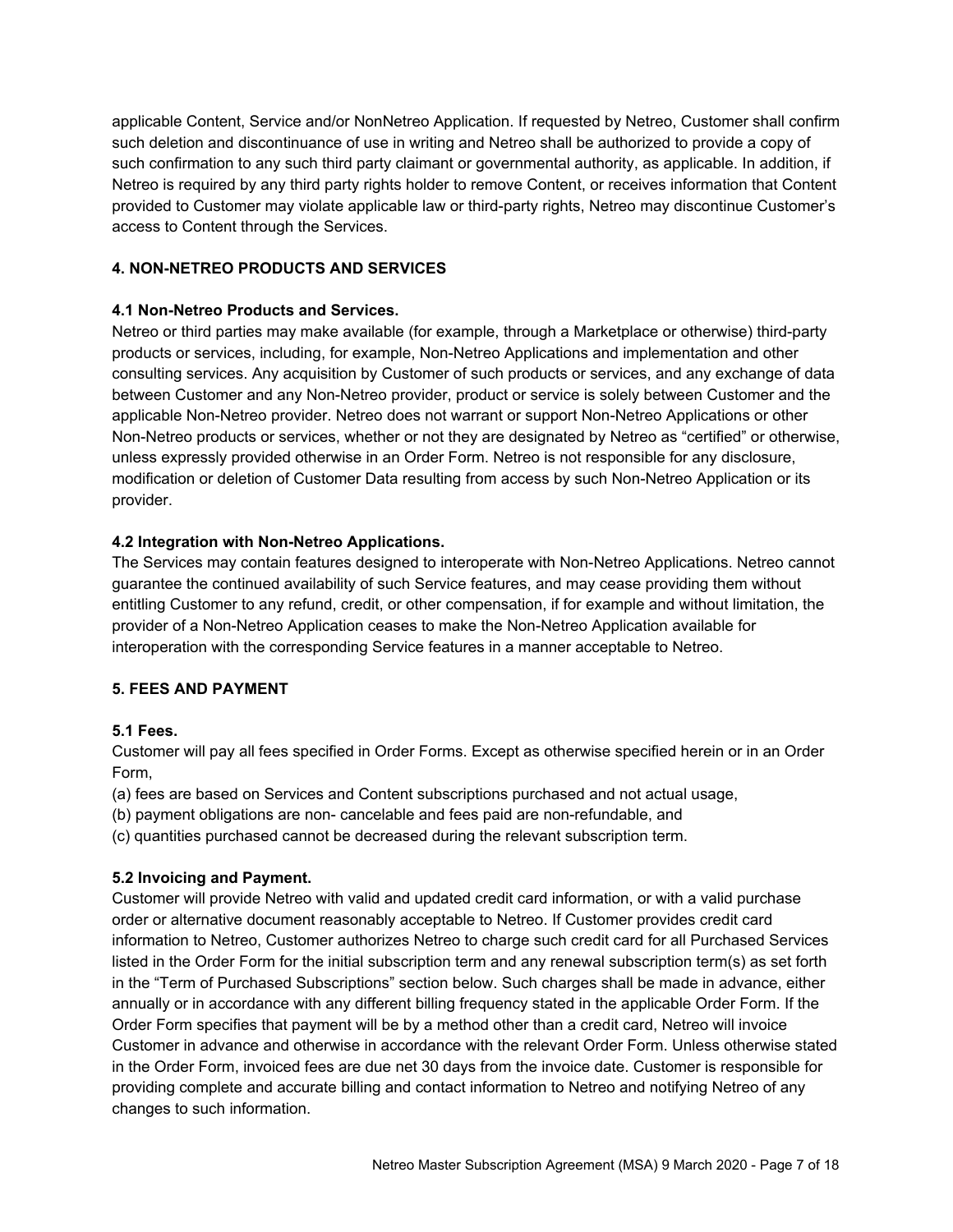### **5.3 Overdue Charges.**

If any invoiced amount is not received by Netreo by the due date, then without limiting Netreo's rights or remedies,

(a) those charges may accrue late interest at the rate of 1.5% of the outstanding balance per month, or the maximum rate permitted by law, whichever is lower, and/or

(b) Netreo may condition future subscription renewals and Order Forms on payment terms shorter than those specified in the "Invoicing and Payment" section above.

### **5.4 Suspension of Service and Acceleration.**

If any charge owing by Customer under this or any other agreement for services is 30 days or more overdue, (or 10 or more days overdue in the case of amounts Customer has authorized Netreo to charge to Customer's credit card), Netreo may, without limiting its other rights and remedies, accelerate Customer's unpaid fee obligations under such agreements so that all such obligations become immediately due and payable, and suspend Services until such amounts are paid in full, provided that, other than for customers paying by credit card or direct debit whose payment has been declined, Netreo will give Customer at least 10 days' prior notice that its account is overdue, in accordance with the "Manner of Giving Notice" section below for billing notices, before suspending services to Customer.

#### **5.5 Payment Disputes.**

Netreo will not exercise its rights under the "Overdue Charges" or "Suspension of Service and Acceleration" section above if Customer is disputing the applicable charges reasonably and in good faith and is cooperating diligently to resolve the dispute.

#### **5.6 Taxes.**

Netreo's fees do not include any taxes, levies, duties or similar governmental assessments of any nature, including, for example, value-added, sales, use or withholding taxes, assessable by any jurisdiction whatsoever (collectively, "Taxes"). Customer is responsible for paying all Taxes associated with its purchases hereunder. If Netreo has the legal obligation to pay or collect Taxes for which Customer is responsible under this section, Netreo will invoice Customer and Customer will pay that amount unless Customer provides Netreo with a valid tax exemption certificate authorized by the appropriate taxing authority. For clarity, Netreo is solely responsible for taxes assessable against it based on its income, property and employees.

#### **6. PROPRIETARY RIGHTS AND LICENSES**

#### **6.1 Reservation of Rights.**

Subject to the limited rights expressly granted hereunder, Netreo, its Affiliates, its licensors and Content Providers reserve all of their right, title and interest in and to the Services and Content, including all of their related intellectual property rights. No rights are granted to Customer hereunder other than as expressly set forth herein.

#### **6.2 Access to and Use of Content.**

Customer has the right to access and use applicable Content subject to the terms of applicable Order Forms and this Agreement.

#### **6.3 License by Customer to Netreo.**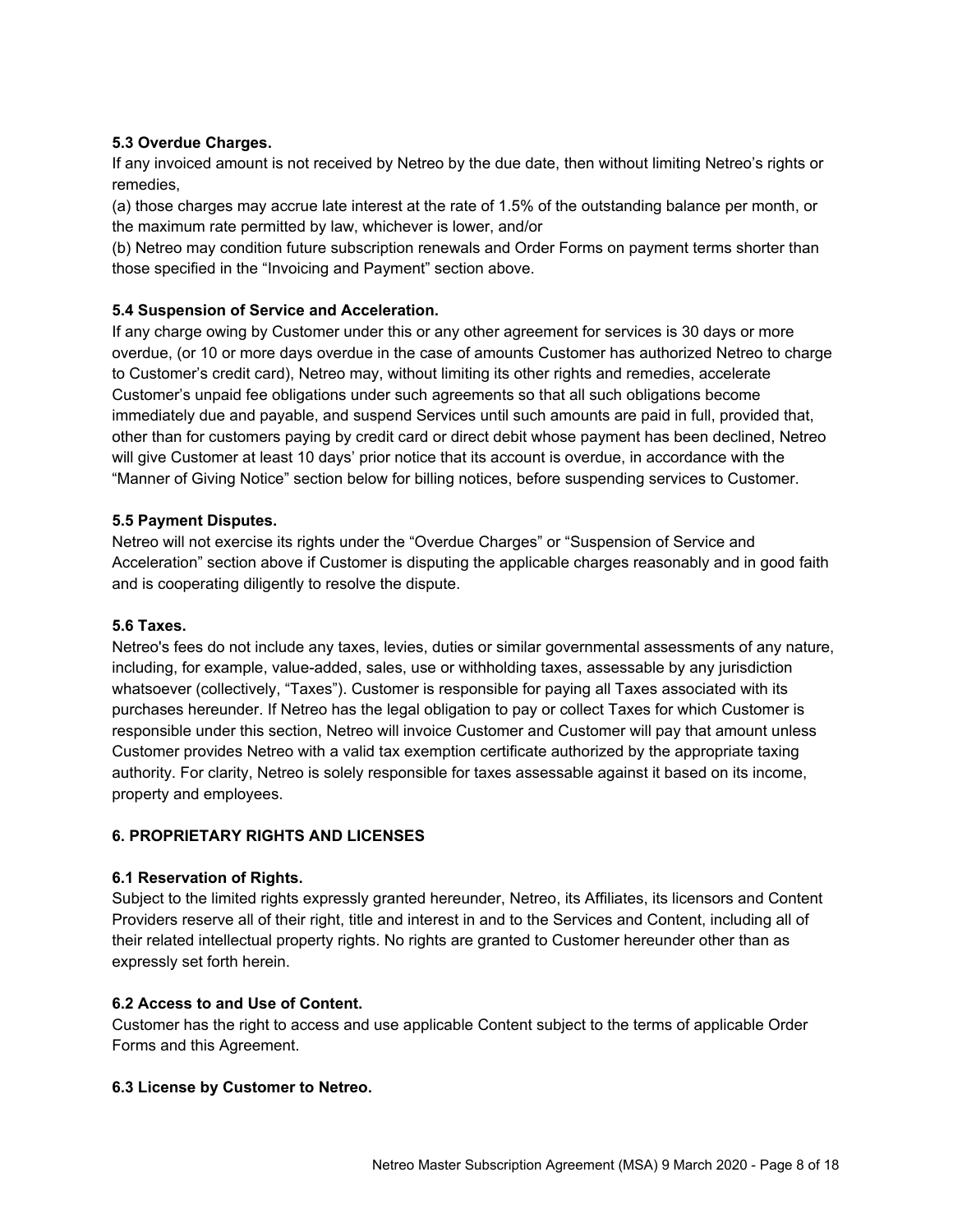Customer grants Netreo, its Affiliates and applicable contractors a worldwide, limited-term license to host, copy, use, transmit, and display any Non-Netreo Applications and program code created by or for Customer using a Service or for use by Customer with the Services, and Customer Data, each as appropriate for Netreo to provide and ensure proper operation of the Services and associated systems in accordance with this Agreement. If Customer chooses to use a Non-Netreo Application with a Service, Customer grants Netreo permission to allow the Non-Netreo Application and its provider to access Customer Data and information about Customer's usage of the Non-Netreo Application as appropriate for the interoperation of that Non-Netreo Application with the Service. Subject to the limited licenses granted herein, Netreo acquires no right, title or interest from Customer or its licensors under this Agreement in or to any Customer Data, Non-Netreo Application or such program code.

### **6.4 License by Customer to Use Feedback.**

Customer grants to Netreo and its Affiliates a worldwide, perpetual, irrevocable, royalty free license to use and incorporate into its services any suggestion, enhancement request, recommendation, correction or other feedback provided by Customer or Users relating to the operation of Netreo's or its Affiliates' services.

### **6.5 Federal Government End Use Provisions.**

Netreo provides the Services, including related software and technology, for ultimate federal government end use in accordance with the following: The Services consist of "commercial items," as defined at FAR 2.101. In accordance with FAR 12.211-12.212 and DFARS 227.7102-4 and 227.7202-4, as applicable, the rights of the U.S. Government to use, modify, reproduce, release, perform, display, or disclose commercial computer software, commercial computer software documentation, and technical data furnished in connection with the Services shall be as provided in this Agreement, except that, for U.S. Department of Defense end users, technical data customarily provided to the public is furnished in accordance with DFARS 252.227-7015. If a government agency needs additional rights, it must negotiate a mutually acceptable written addendum to this Agreement specifically granting those rights.

# **7. CONFIDENTIALITY**

#### **7.1 Definition of Confidential Information.**

"Confidential Information" means all information disclosed by a party ("Disclosing Party") to the other party ("Receiving Party"), whether orally or in writing, that is designated as confidential or that reasonably should be understood to be confidential given the nature of the information and the circumstances of disclosure. Confidential Information of Customer includes Customer Data; Confidential Information of Netreo includes the Services and Content, and the terms and conditions of this Agreement and all Order Forms (including pricing). Confidential Information of each party includes business and marketing plans, technology and technical information, product plans and designs, and business processes disclosed by such party. However, Confidential Information does not include any information that

(i) is or becomes generally known to the public without breach of any obligation owed to the Disclosing Party,

(ii) was known to the Receiving Party prior to its disclosure by the Disclosing Party without breach of any obligation owed to the Disclosing Party,

(iii) is received from a third party without breach of any obligation owed to the Disclosing Party, or (iv) was independently developed by the Receiving Party.

For the avoidance of doubt, the non-disclosure obligations set forth in this "Confidentiality" section apply to Confidential Information exchanged between the parties in connection with the evaluation of additional Netreo services.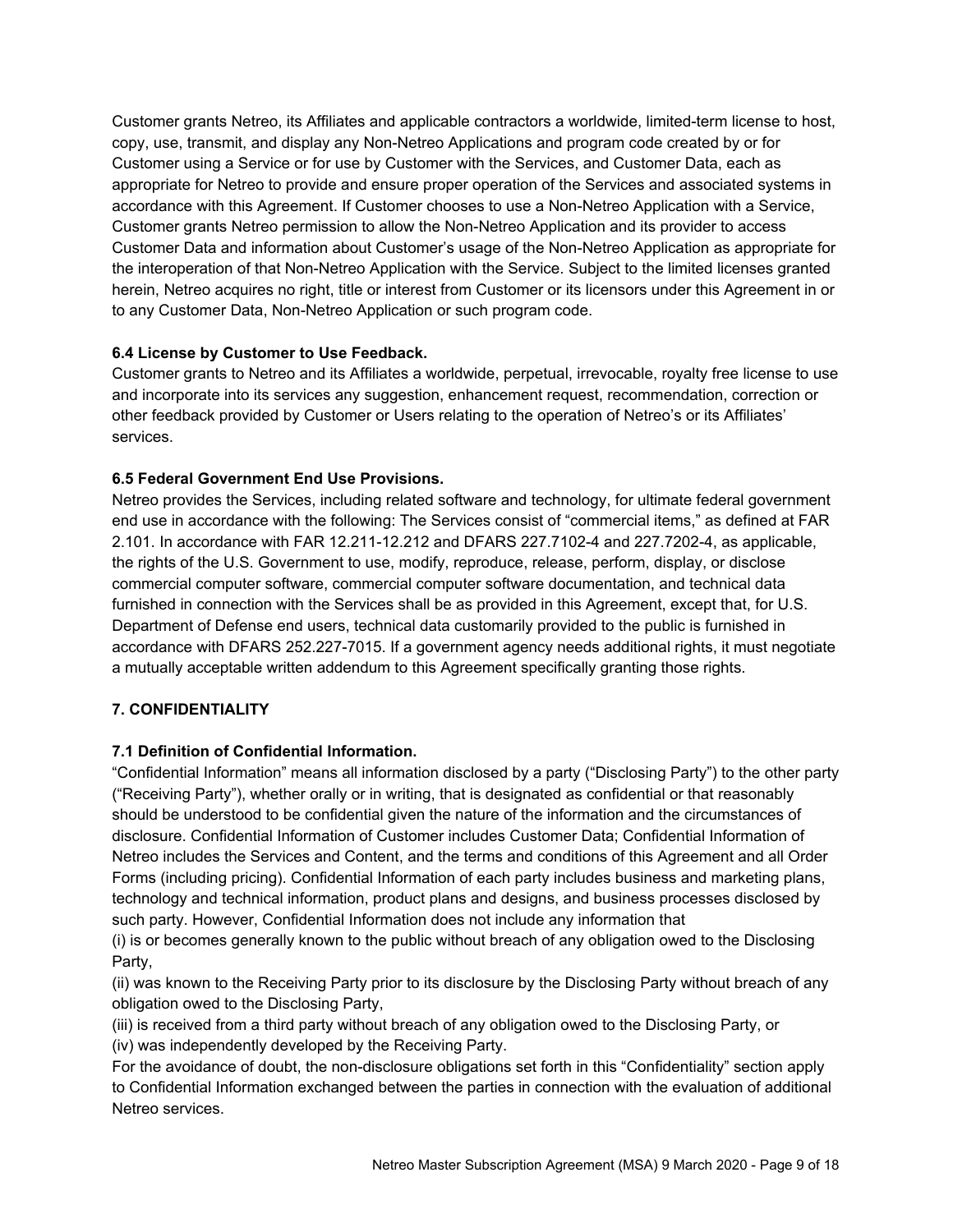### **7.2 Protection of Confidential Information.**

As between the parties, each party retains all ownership rights in and to its Confidential Information. The Receiving Party will use the same degree of care that it uses to protect the confidentiality of its own confidential information of like kind (but not less than reasonable care) to

(i) not use any Confidential Information of the Disclosing Party for any purpose outside the scope of this Agreement and

(ii) except as otherwise authorized by the Disclosing Party in writing, limit access to Confidential Information of the Disclosing Party to those of its and its Affiliates' employees and contractors who need that access for purposes consistent with this Agreement and who have signed confidentiality agreements with the Receiving Party containing protections not materially less protective of the Confidential Information than those herein.

Neither party will disclose the terms of this Agreement or any Order Form to any third party other than its Affiliates, legal counsel and accountants without the other party's prior written consent, provided that a party that makes any such disclosure to its Affiliate, legal counsel or accountants will remain responsible for such Affiliate's, legal counsel's or accountant's compliance with this "Confidentiality" section. Notwithstanding the foregoing, Netreo may disclose the terms of this Agreement and any applicable Order Form to a subcontractor or Non-Netreo Application Provider to the extent necessary to perform Netreo's obligations under this Agreement, under terms of confidentiality materially as protective as set forth herein.

### **7.3 Compelled Disclosure.**

The Receiving Party may disclose Confidential Information of the Disclosing Party to the extent compelled by law to do so, provided the Receiving Party gives the Disclosing Party prior notice of the compelled disclosure (to the extent legally permitted) and reasonable assistance, at the Disclosing Party's cost, if the Disclosing Party wishes to contest the disclosure. If the Receiving Party is compelled by law to disclose the Disclosing Party's Confidential Information as part of a civil proceeding to which the Disclosing Party is a party, and the Disclosing Party is not contesting the disclosure, the Disclosing Party will reimburse the Receiving Party for its reasonable cost of compiling and providing secure access to that Confidential Information.

#### **7.4 Marketing and Publicity.**

Each party may use the other party's Brand Features in connection with this Agreement only as permitted in the Agreement. Customer may state publicly that it is a Netreo customer and display Netreo Brand Features in accordance with the Trademark Guidelines. Netreo may (a) orally state that Customer is a Netreo customer and (b) include Customer's name or Customer Brand Features in a list of Netreo customers in Netreo's promotional materials. Any use of a party's Brand Features will inure to the benefit of the party holding Intellectual Property Rights to those Brand Features. A party may revoke the other party's right to use its Brand Features with written notice to the other party and a reasonable period to stop the use.

#### **8. REPRESENTATIONS, WARRANTIES, EXCLUSIVE REMEDIES AND DISCLAIMERS**

#### **8.1 Representations.**

Each party represents that it has validly entered into this Agreement and has the legal power to do so.

#### **8.2 Netreo Warranties.**

Netreo warrants that during an applicable subscription term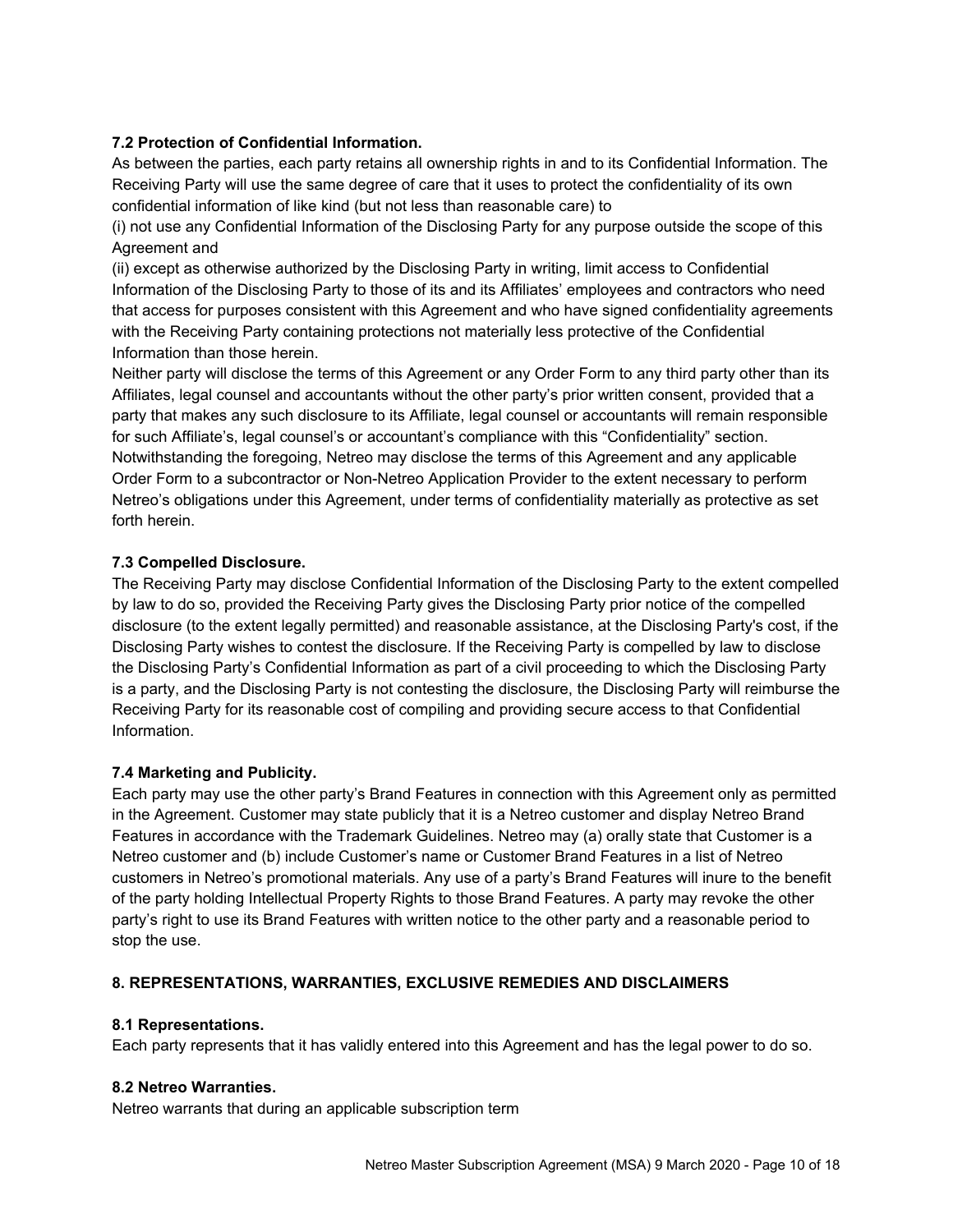(a) this Agreement and the Order Forms will accurately describe the applicable administrative, physical, and technical safeguards for protection of the security, confidentiality and integrity of Customer Data,

(b) Netreo will not materially decrease the overall security of the Services,

(c) the Services will perform materially in accordance with this Agreement, and

(d) subject to the "Integration with Non-Netreo Applications" section above, Netreo will not materially decrease the overall functionality of the Services.

For any breach of a warranty above, Customer's exclusive remedies are those described in the "Termination" and "Refund or Payment upon Termination" sections below.

### **8.3 Disclaimers.**

EXCEPT AS EXPRESSLY PROVIDED HEREIN, NEITHER PARTY MAKES ANY WARRANTY OF ANY KIND, WHETHER EXPRESS, IMPLIED, STATUTORY OR OTHERWISE, AND EACH PARTY SPECIFICALLY DISCLAIMS ALL IMPLIED WARRANTIES, INCLUDING ANY IMPLIED WARRANTY OF MERCHANTABILITY, FITNESS FOR A PARTICULAR PURPOSE OR NON-INFRINGEMENT, TO THE MAXIMUM EXTENT PERMITTED BY APPLICABLE LAW. CONTENT AND BETA SERVICES ARE PROVIDED "AS IS," AND AS AVAILABLE EXCLUSIVE OF ANY WARRANTY WHATSOEVER.

# **9. MUTUAL INDEMNIFICATION**

# **9.1 Indemnification by Netreo.**

Netreo will defend Customer against any claim, demand, suit or proceeding made or brought against Customer by a third party alleging that any Purchased Service infringes or misappropriates such third party's intellectual property rights (a "Claim Against Customer"), and will indemnify Customer from any damages, attorney fees and costs finally awarded against Customer as a result of, or for amounts paid by Customer under a settlement approved by Netreo in writing of, a Claim Against Customer, provided Customer

(a) promptly gives Netreo written notice of the Claim Against Customer,

(b) gives Netreo sole control of the defense and settlement of the Claim Against Customer (except that Netreo may not settle any Claim Against Customer unless it unconditionally releases Customer of all liability), and

(c) gives Netreo all reasonable assistance, at Netreo's expense.

If Netreo receives information about an infringement or misappropriation claim related to a Service, Netreo may in its discretion and at no cost to Customer

(i) modify the Services so that they are no longer claimed to infringe or misappropriate, without breaching Netreo's warranties under "Netreo Warranties" above,

(ii) obtain a license for Customer's continued use of that Service in accordance with this Agreement, or (iii) terminate Customer's subscriptions for that Service upon 30 days' written notice and refund Customer any prepaid fees covering the remainder of the term of the terminated subscriptions.

The above defense and indemnification obligations do not apply if

(1) the allegation does not state with specificity that the Services are the basis of the Claim Against Customer;

(2) a Claim Against Customer arises from the use or combination of the Services or any part thereof with software, hardware, data, or processes not provided by Netreo, if the Services or use thereof would not infringe without such combination;

(3) a Claim Against Customer arises from Services under an Order Form for which there is no charge; or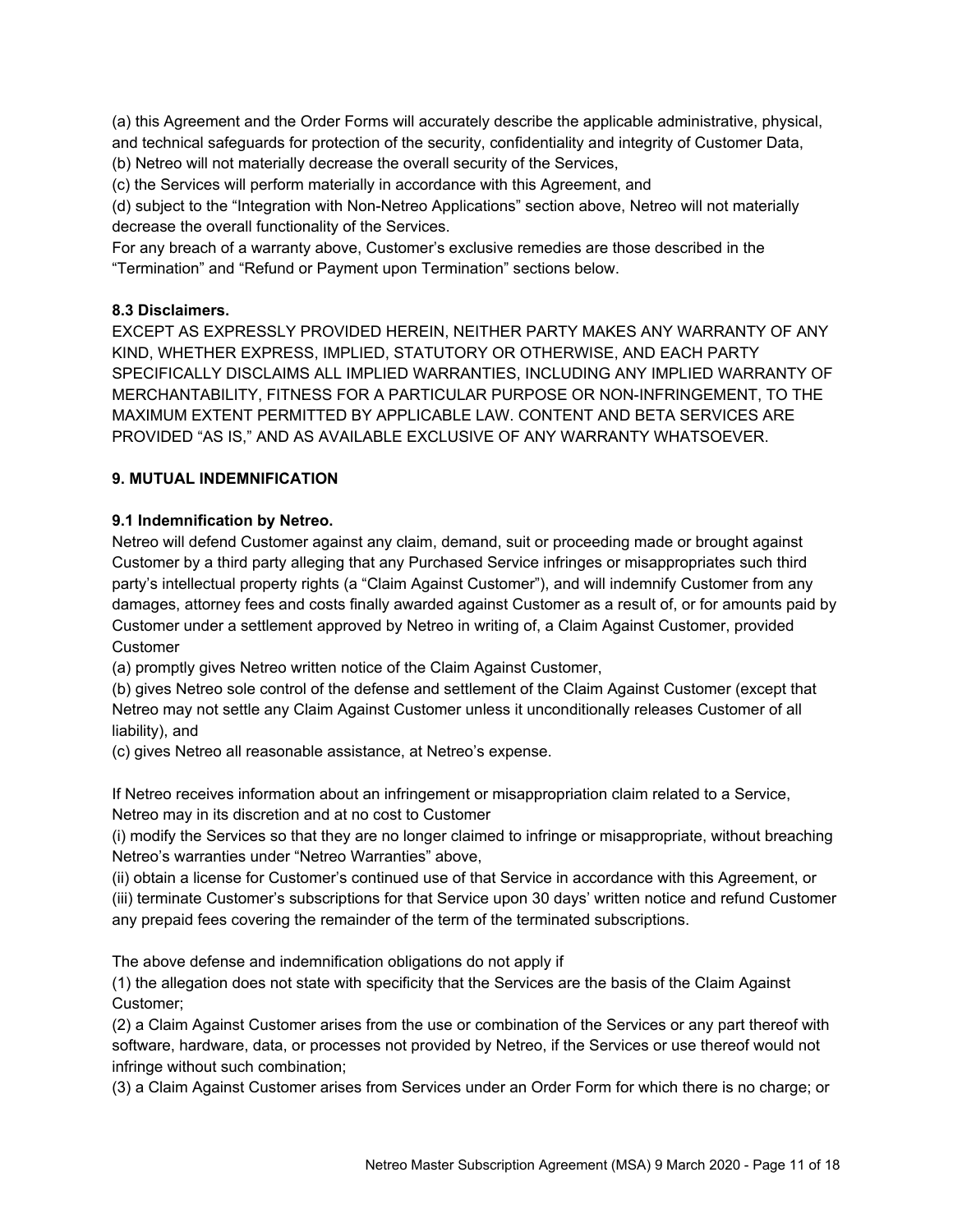(4) a Claim against Customer arises from Content, a Non-Netreo Application or Customer's breach of this Agreement or applicable Order Forms.

#### **9.2 Indemnification by Customer.**

Customer will defend Netreo and its Affiliates against any claim, demand, suit or proceeding made or brought against Netreo by a third party alleging

(a) that any Customer Data or Customer's use of Customer Data with the Services,

(b) a Non-Netreo Application provided by Customer, or

(c) the combination of a Non-Netreo Application provided by Customer and used with the Services, infringes or misappropriates such third party's intellectual property rights, or arising from Customer's use of the Services or Content in an unlawful manner or in violation of the Agreement or Order Form (each a "Claim Against Netreo"), and will indemnify Netreo from any damages, attorney fees and costs finally awarded against Netreo as a result of, or for any amounts paid by Netreo under a settlement approved by Customer in writing of, a Claim Against Netreo, provided Netreo

(a) promptly gives Customer written notice of the Claim Against Netreo,

(b) gives Customer sole control of the defense and settlement of the Claim Against Netreo (except that Customer may not settle any Claim Against Netreo unless it unconditionally releases Netreo of all liability), and

(c) gives Customer all reasonable assistance, at Customer's expense.

The above defense and indemnification obligations do not apply if a Claim Against Netreo arises from Netreo's breach of this Agreement or applicable Order Forms.

### **9.3 Exclusive Remedy.**

This "Mutual Indemnification" section states the indemnifying party's sole liability to, and the indemnified party's exclusive remedy against, the other party for any third party claim described in this section.

# **10. LIMITATION OF LIABILITY**

#### **10.1 Limitation of Liability.**

IN NO EVENT SHALL THE AGGREGATE LIABILITY OF EACH PARTY TOGETHER WITH ALL OF ITS AFFILIATES ARISING OUT OF OR RELATED TO THIS AGREEMENT EXCEED THE TOTAL AMOUNT PAID BY CUSTOMER AND ITS AFFILIATES HEREUNDER FOR THE SERVICES GIVING RISE TO THE LIABILITY IN THE TWELVE MONTHS PRECEDING THE FIRST INCIDENT OUT OF WHICH THE LIABILITY AROSE. THE FOREGOING LIMITATION WILL APPLY WHETHER AN ACTION IS IN CONTRACT OR TORT AND REGARDLESS OF THE THEORY OF LIABILITY, BUT WILL NOT LIMIT CUSTOMER'S AND ITS AFFILIATES' PAYMENT OBLIGATIONS UNDER THE "FEES AND PAYMENT" SECTION ABOVE.

# **10.2 Exclusion of Consequential and Related Damages.**

IN NO EVENT WILL EITHER PARTY OR ITS AFFILIATES HAVE ANY LIABILITY ARISING OUT OF OR RELATED TO THIS AGREEMENT FOR ANY LOST PROFITS, REVENUES, GOODWILL, OR INDIRECT, SPECIAL, INCIDENTAL, CONSEQUENTIAL, COVER, BUSINESS INTERRUPTION OR PUNITIVE DAMAGES, WHETHER AN ACTION IS IN CONTRACT OR TORT AND REGARDLESS OF THE THEORY OF LIABILITY, EVEN IF A PARTY OR ITS AFFILIATES HAVE BEEN ADVISED OF THE POSSIBILITY OF SUCH DAMAGES OR IF A PARTY'S OR ITS AFFILIATES' REMEDY OTHERWISE FAILS OF ITS ESSENTIAL PURPOSE. THE FOREGOING DISCLAIMER WILL NOT APPLY TO THE EXTENT PROHIBITED BY LAW.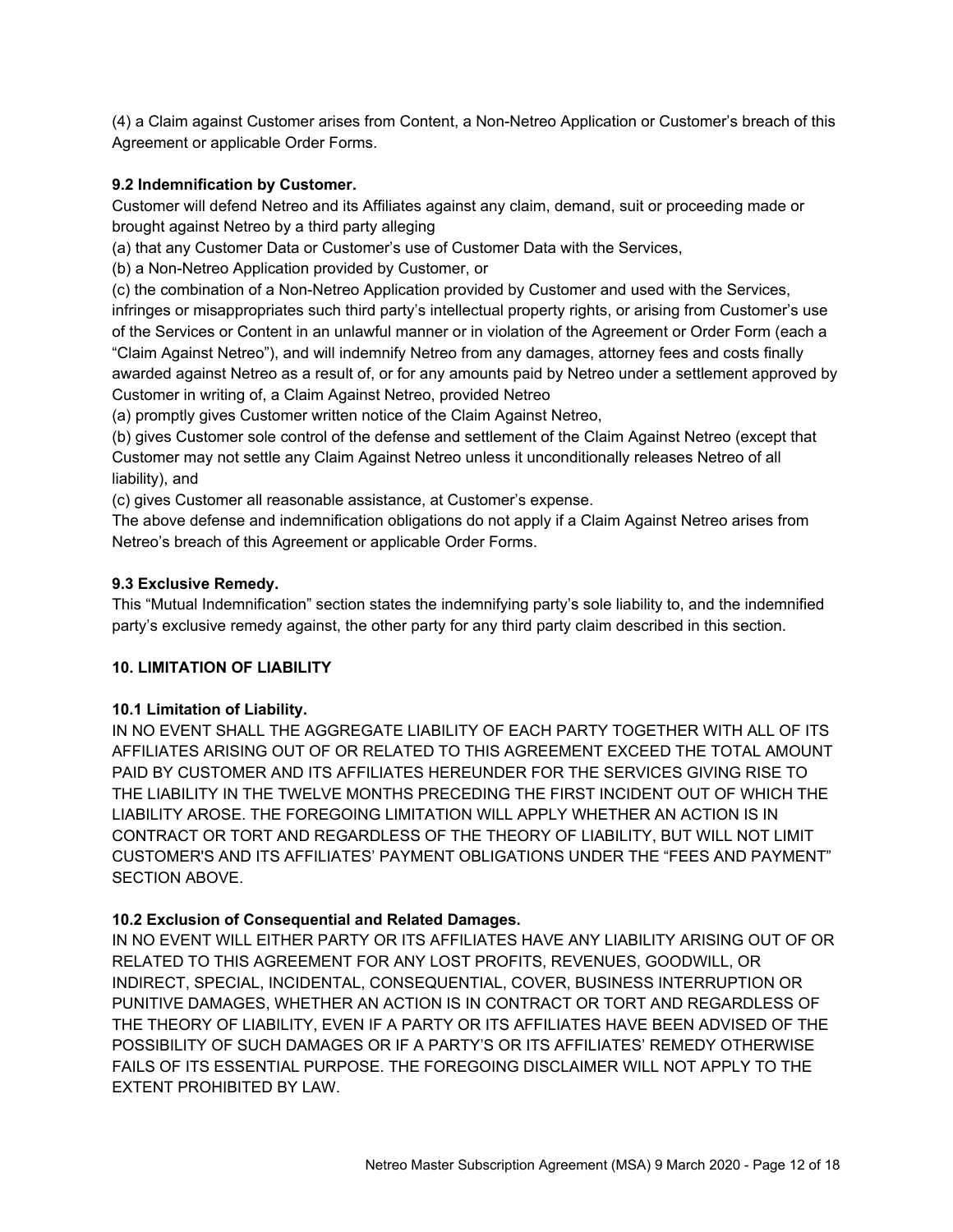### **11. TERM AND TERMINATION**

#### **11.1 Term of Agreement.**

This Agreement commences on the date Customer first accepts it and continues until all subscriptions hereunder have expired or have been terminated.

### **11.2 Term of Purchased Subscriptions.**

The term of each subscription shall be as specified in the applicable Order Form. Except as otherwise specified in an Order Form, subscriptions will automatically renew for additional periods equal to the expiring subscription term or one year (whichever is shorter), unless either party gives the other written notice (email acceptable) at least 30 days before the end of the relevant subscription term. Except as expressly provided in the applicable Order Form, renewal of promotional or one-time priced subscriptions will be at Netreo's applicable list price in effect at the time of the applicable renewal. Notwithstanding anything to the contrary, any renewal in which subscription volume or subscription length for any Services has decreased from the prior term will result in re-pricing at renewal without regard to the prior term's per-unit pricing.

### **11.3 Termination.**

A party may terminate this Agreement for cause

(i) upon 30 days written notice to the other party of a material breach if such breach remains uncured at the expiration of such period, or

(ii) if the other party becomes the subject of a petition in bankruptcy or any other proceeding relating to insolvency, receivership, liquidation or assignment for the benefit of creditors.

### **11.4 Refund or Payment upon Termination.**

If this Agreement is terminated by Customer in accordance with the "Termination" section above, Netreo will refund Customer any prepaid fees covering the remainder of the term of all Order Forms after the effective date of termination. If this Agreement is terminated by Netreo in accordance with the "Termination" section above, Customer will pay any unpaid fees covering the remainder of the term of all Order Forms to the extent permitted by applicable law. In no event will termination relieve Customer of its obligation to pay any fees payable to Netreo for the period prior to the effective date of termination.

#### **11.5 Surviving Provisions.**

The sections titled "Free Services," "Fees and Payment," "Proprietary Rights and Licenses," "Confidentiality," "Disclaimers," "Mutual Indemnification," "Limitation of Liability," "Refund or Payment upon Termination," "Removal of Content and Non-Netreo Applications," "Surviving Provisions" and "General Provisions" will survive any termination or expiration of this Agreement, and the section titled "Protection of Customer Data" will survive any termination or expiration of this Agreement for so long as Netreo retains possession of Customer Data.

#### **12. GENERAL PROVISIONS**

#### **12.1 Export Compliance.**

The Services, Content, other Netreo technology, and derivatives thereof may be subject to export laws and regulations of the United States and other jurisdictions. Netreo and Customer each represent that it is not named on any U.S. government denied-party list. Customer will not permit any User to access or use any Service or Content in a U.S.-embargoed country or region (currently Cuba, Iran, North Korea, Sudan, Syria or Crimea) or in violation of any U.S. export law or regulation.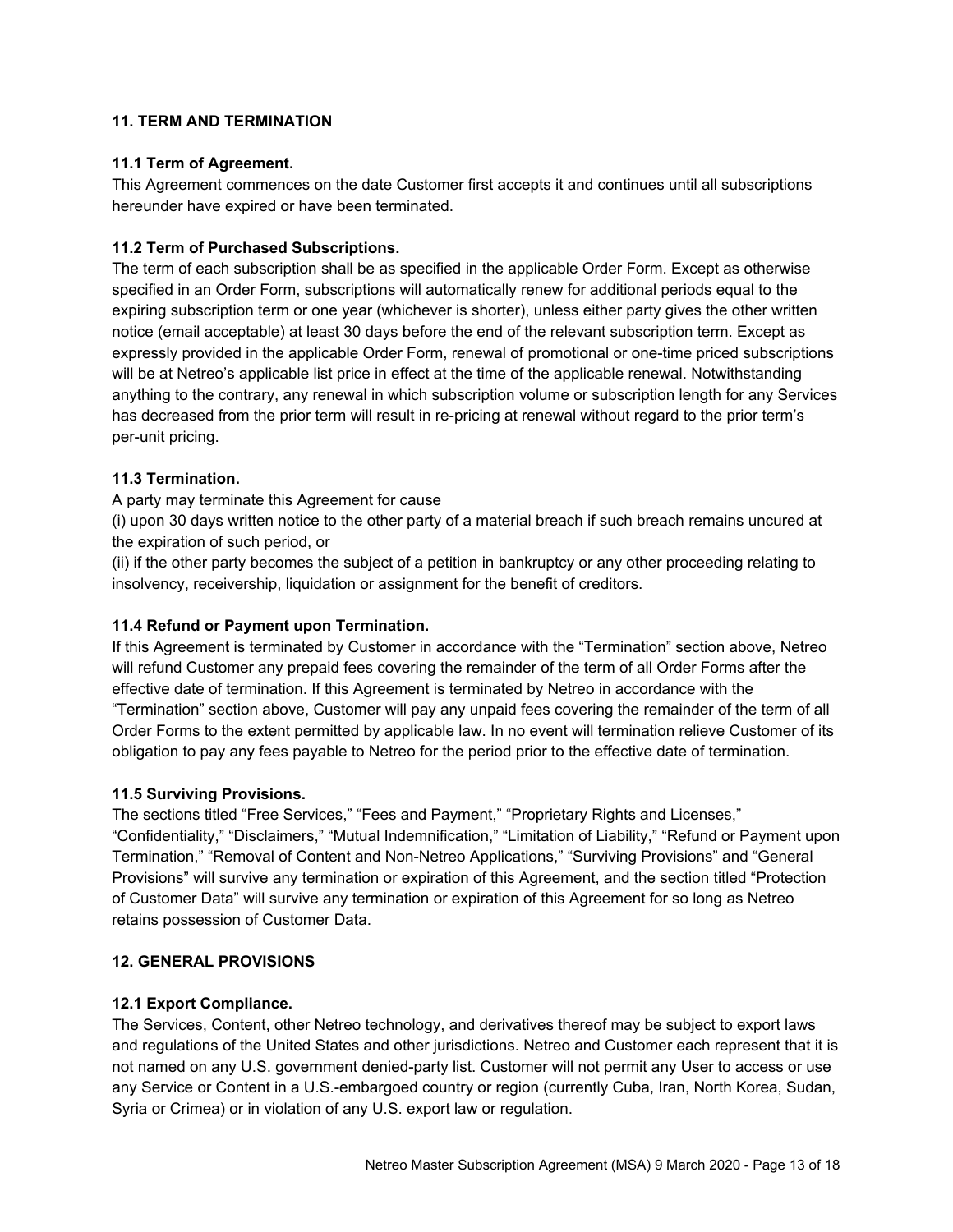### **12.2 Anti-Corruption.**

Neither party has received or been offered any illegal or improper bribe, kickback, payment, gift, or thing of value from an employee or agent of the other party in connection with this Agreement. Reasonable gifts and entertainment provided in the ordinary course of business do not violate the above restriction.

### **12.3 Entire Agreement and Order of Precedence.**

This Agreement is the entire agreement between Netreo and Customer regarding Customer's use of Services and Content and supersedes all prior and contemporaneous agreements, proposals or representations, written or oral, concerning its subject matter. The parties agree that any term or condition stated in a Customer purchase order or in any other Customer order documentation (excluding Order Forms) is void. In the event of any conflict or inconsistency among the following documents, the order of precedence shall be:

(1) the applicable Order Form, and

(2) this Agreement.

Titles and headings of sections of this Agreement are for convenience only and shall not affect the construction of any provision of this Agreement.

#### **12.4 Relationship of the Parties.**

The parties are independent contractors. This Agreement does not create a partnership, franchise, joint venture, agency, fiduciary or employment relationship between the parties. Each party will be solely responsible for payment of all compensation owed to its employees, as well as all employment-related taxes.

#### **12.5 Third-Party Beneficiaries.**

There are no third-party beneficiaries under this Agreement.

#### **12.6 Waiver.**

No failure or delay by either party in exercising any right under this Agreement will constitute a waiver of that right.

#### **12.7 Severability.**

If any provision of this Agreement is held by a court of competent jurisdiction to be contrary to law, the provision will be deemed null and void, and the remaining provisions of this Agreement will remain in effect.

#### **12.8 Assignment.**

Neither party may assign any of its rights or obligations hereunder, whether by operation of law or otherwise, without the other party's prior written consent (not to be unreasonably withheld); provided, however, either party may assign this Agreement in its entirety (including all Order Forms), without the other party's consent to its Affiliate or in connection with a merger, acquisition, corporate reorganization, or sale of all or substantially all of its assets. Notwithstanding the foregoing, if a party is acquired by, sells substantially all of its assets to, or undergoes a change of control in favor of, a direct competitor of the other party, then such other party may terminate this Agreement upon written notice. In the event of such a termination, Netreo will refund Customer any prepaid fees covering the remainder of the term of all subscriptions for the period after the effective date of such termination. Subject to the foregoing, this Agreement will bind and inure to the benefit of the parties, their respective successors and permitted assigns.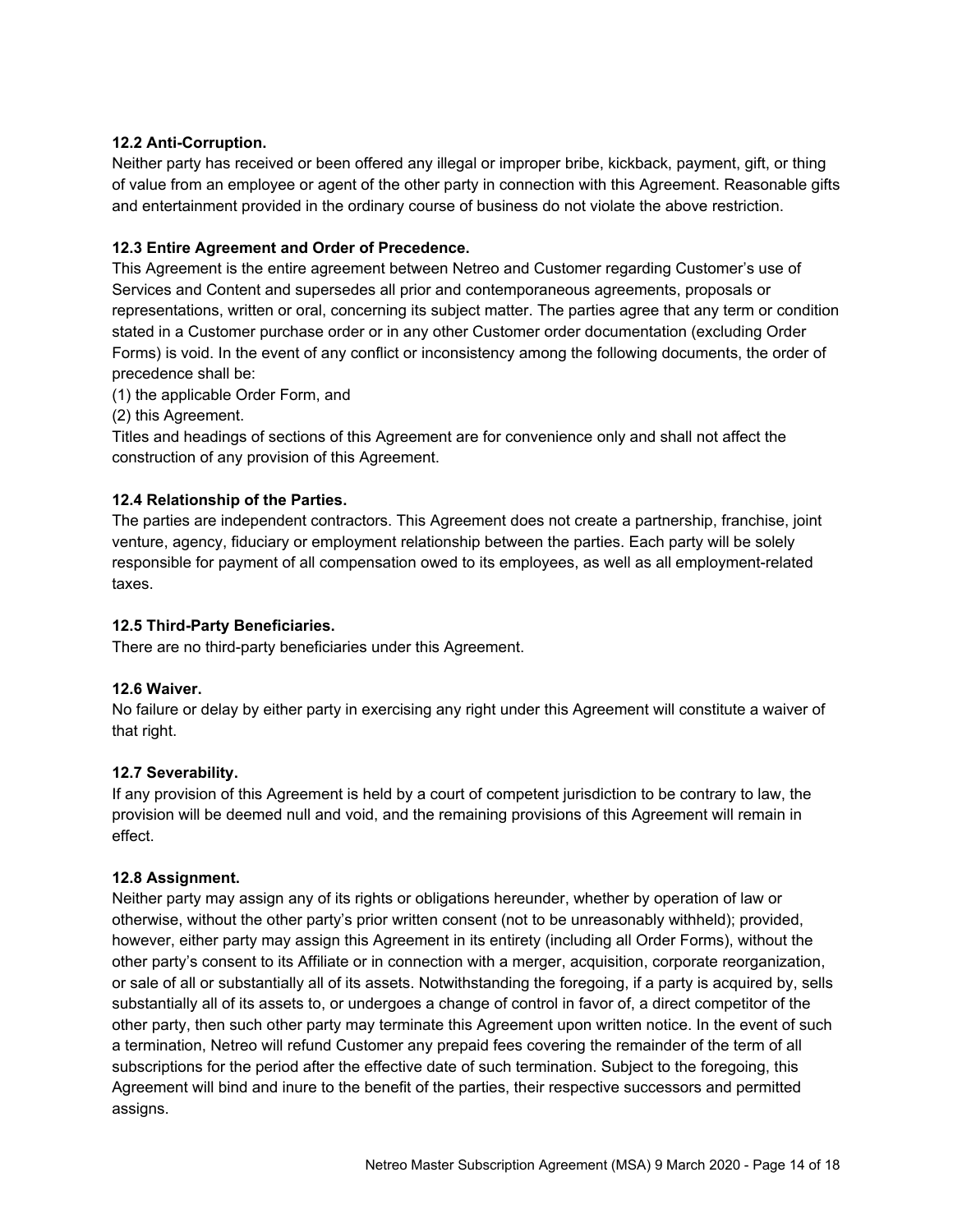#### **12.9 Netreo Contracting Entity, Notices, Governing Law, and Venue.**

The Netreo entity entering into this Agreement, the address to which Customer should direct notices under this Agreement, the law that will apply in any dispute or lawsuit arising out of or in connection with this Agreement, and the courts that have jurisdiction over any such dispute or lawsuit, would be to

Netreo, Inc. 8717 Research Dr, Suite #150, Irvine, CA 92618, USA

Attention: General Counsel

Governing Law: California and controlling United States Federal Law Courts with exclusive jurisdiction are: Los Angeles, California, USA

#### **12.10 Manner of Giving Notice.**

Except as otherwise specified in this Agreement, all notices related to this Agreement will be in writing and will be effective upon

(a) personal delivery,

(b) the second business day after mailing, or

(c) except for notices of termination or an indemnifiable claim ("Legal Notices"), which shall clearly be identifiable as Legal Notices, the day of sending by email.

Billing-related notices to Customer will be addressed to the relevant billing contact designated by Customer. All other notices to Customer will be addressed to the relevant Services system administrator designated by Customer.

#### **12.11 Agreement to Governing Law and Jurisdiction.**

Each party agrees to the applicable governing law above without regard to choice or conflicts of law rules, and to the exclusive jurisdiction of the applicable courts above.

#### **12.12 Local Law Requirements: France.**

With respect to Customers domiciled in France, in the event of any conflict between any statutory law in France applicable to Customer, and the terms and conditions of this Agreement, the applicable statutory law shall prevail.

#### **12.13 Local Law Requirements: Germany.**

With respect to Customers domiciled in Germany, Section 8 "REPRESENTATIONS, WARRANTIES, EXCLUSIVE REMEDIES AND DISCLAIMERS", Section 9.3 "Exclusive Remedy", and Section 10 "LIMITATION OF LIABILITY" of this Agreement are replaced with the following sections respectively:

#### **8 WARRANTIES FOR CUSTOMERS DOMICILED IN GERMANY**

#### **8.1 Agreed Quality of the Services.**

Netreo warrants that during an applicable subscription term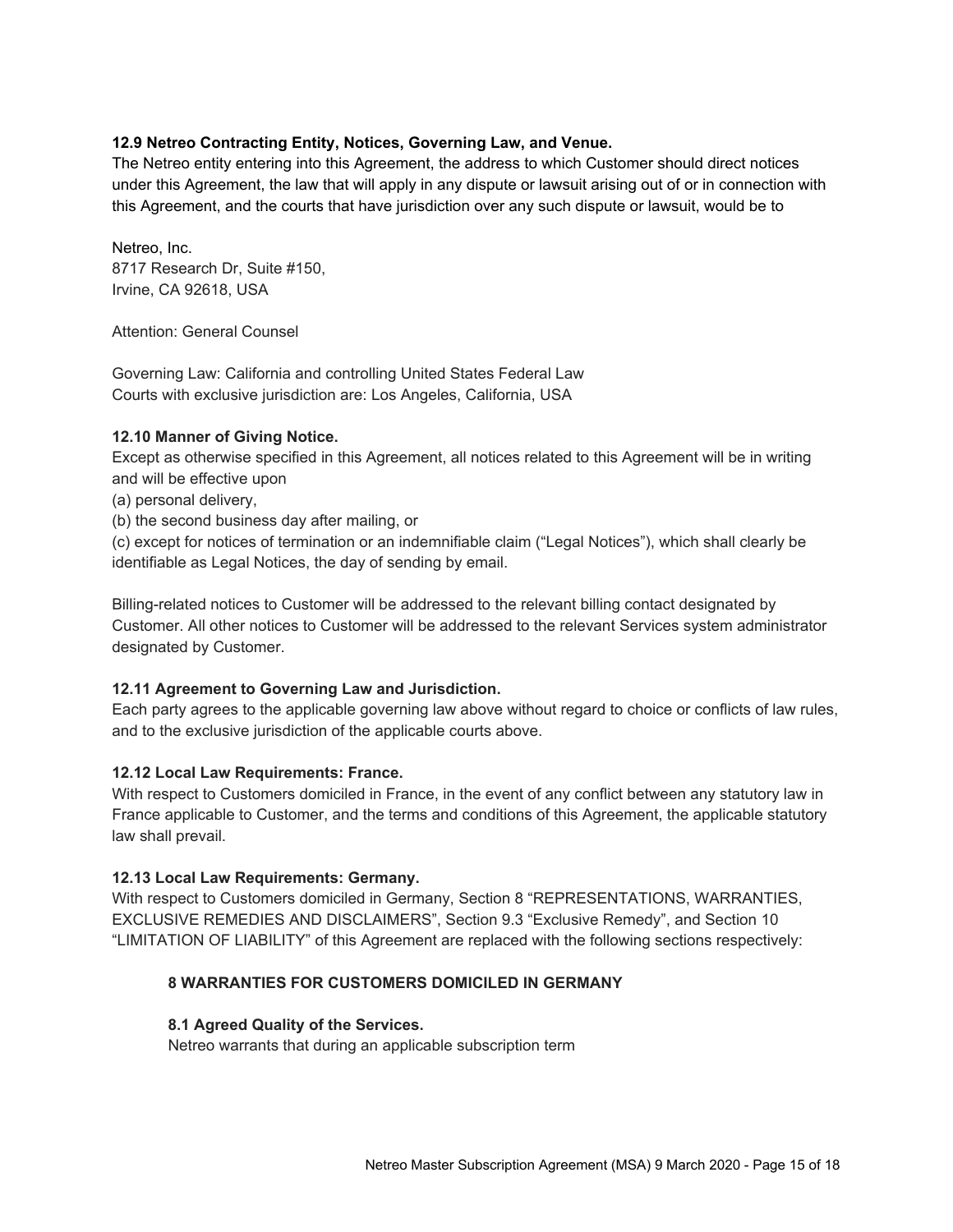(a) this Agreement and the Order Forms will accurately describe the applicable administrative, physical, and technical safeguards for protection of the security, confidentiality and integrity of Customer Data,

(b) Netreo will not materially decrease the overall security of the Services,

(c) the Services will perform materially in accordance with this Agreement, and

(d) subject to the "Integration with Non-Netreo Applications" section above, Netreo will not materially decrease the overall functionality of the Services.

### **8.2 Content.**

Netreo is not designating or adopting Content as its own and assumes no warranty or liability for Content. The parties agree that the "Reporting of Defects", "Remedies resulting from Defects" and "Exclusions" section shall apply accordingly to Netreo's responsibility in the event Netreo is deemed responsible for Content by a court of competent jurisdiction.

### **8.3 Reporting of Defects.**

Customer shall report any deviation of the Services from the "Agreed Quality of the Services" section ("Defect") to Netreo in writing without undue delay and shall submit a detailed description of the Defect or, if not possible, of the symptoms of the Defect. Customer shall forward to Netreo any useful information available to Customer for rectification of the Defect.

#### **8.4 Remedies resulting from Defects.**

Netreo shall rectify any Defect within a reasonable period of time. If such rectification fails, Customer may terminate the respective Order Form provided that Netreo had enough time for curing the Defect. The "Refund or Payment upon Termination" section, sentence and 1 and sentence 3 shall apply accordingly. If Netreo is responsible for the Defect or if Netreo is in default with the rectification, Customer may assert claims for the damage caused in the scope specified in the "Limitation of Liability" section below.

#### **8.5 Defects in Title.**

Defects in title of the Services shall be handled in accordance with the provisions of Clause 9 "Mutual Indemnification".

#### **8.6 Exclusions.**

Customer shall have no claims under this Clause 8 "Warranty" if a Defect was caused by the Services not being used by Customer in accordance with the provisions of this Agreement and the applicable Order Forms.

#### **9.3 Liability resulting from Indemnification for Customers domiciled in Germany.**

The below "Limitation of Liability" section shall apply to any claims resulting from this "Mutual Indemnification" section.

# **10. LIMITATION OF LIABILITY FOR CUSTOMERS DOMICILED IN GERMANY**

#### **10.1 Unlimited Liability.**

The Parties shall be mutually liable without limitation

(a) in the event of willful misconduct or gross negligence,

(b) within the scope of a guarantee taken over by the respective party,

(c) in the event that a defect is maliciously concealed,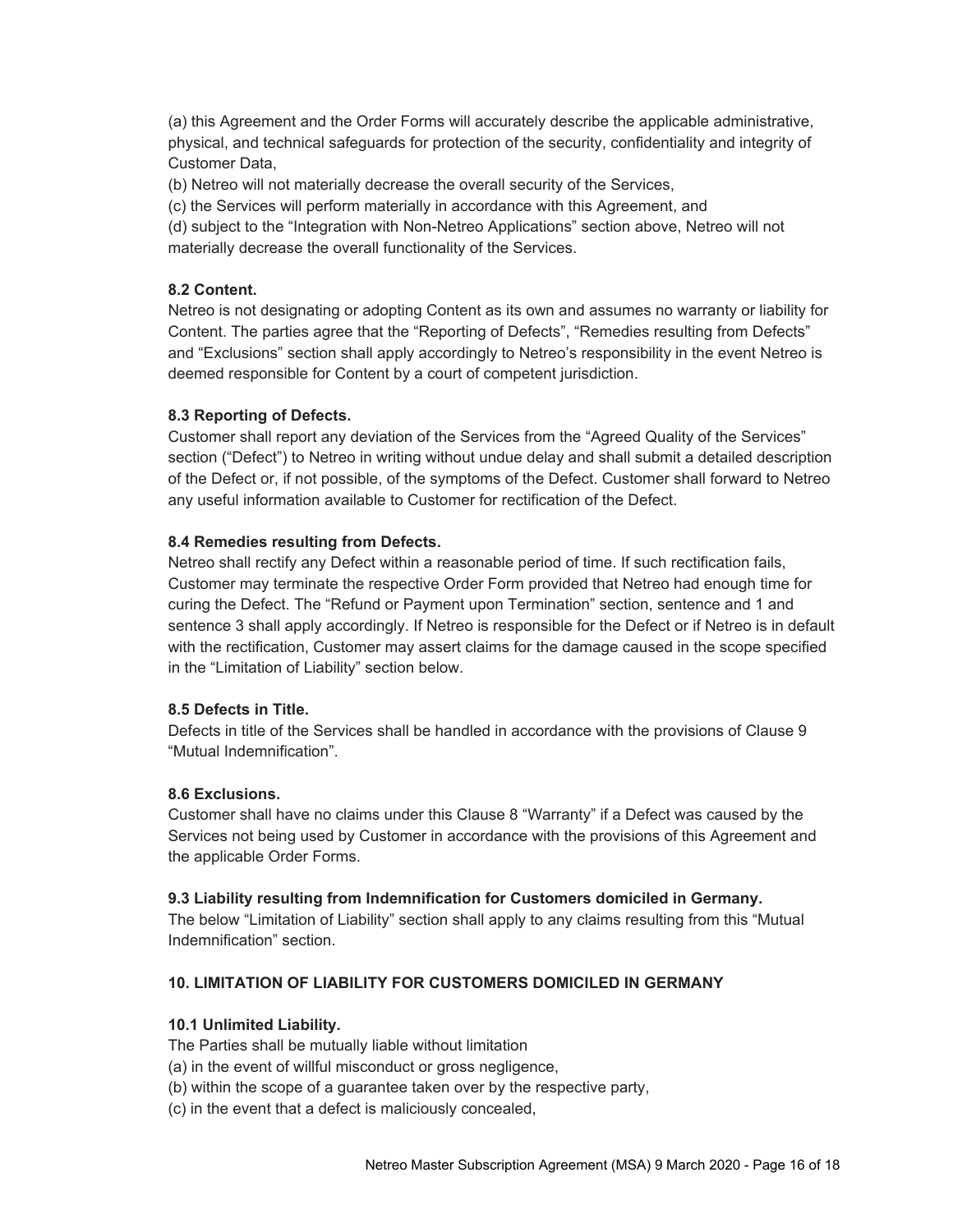- (d) in case of an injury to life, body or health,
- (e) according to the German Product Liability Law.

#### **10.2 Liability for Breach of Cardinal Duties.**

If cardinal duties are infringed due to slight negligence and if, as a consequence, the achievement of the objective of this Agreement including any applicable Order Form is endangered, or in the case of a slightly negligent failure to comply with duties, the very discharge of which is an essential prerequisite for the proper performance of this Agreement (including any applicable Order Form), the parties' liability shall be limited to foreseeable damage typical for the contract. In all other respects, any liability for damage caused by slight negligence shall be excluded.

#### **10.3 Liability Cap.**

Unless the parties are liable in accordance with "Unlimited Liability" section above, in no event shall the aggregate liability of each party together with all of its Affiliates arising out of or related to this Agreement exceed the total amount paid by Customer and its Affiliates hereunder for the Services giving rise to the liability in the 12 months preceding the first incident out of which the liability arose. The foregoing limitation will not limit Customer's and its Affiliates' payment obligations under the "Fees and Payment" section above.

#### **10.4 Scope.**

With the exception of liability in accordance with the "Unlimited Liability" section, the above limitations of liability shall apply to all claims for damages, irrespective of the legal basis including claims for tort damages. The above limitations of liability also apply in the case of claims for a party's damages against the respective other party's employees, agents or bodies.

#### **12.14 Local Law Requirements: Italy.**

With respect to Customers domiciled in Italy, Section 5.2 "Invoicing and Payment", Section 5.3 "Overdue Charges", Section 5.4 "Suspension of Service and Acceleration", and Section 12.2 "Anti Corruption" of this Agreement are replaced with the following sections respectively:

#### **5.2. Invoicing and Payment**

#### **5.2.1 Invoicing and Payment.**

Fees will be invoiced in advance and otherwise in accordance with the relevant Order Form. Unless otherwise stated in the Order Form, fees are due net 30 days from the invoice date. The parties acknowledge that invoices are also be submitted electronically by Netreo in accordance with the "Electronic Invoicing" section below through the Agenzia delle Entrate's Exchange System (SDI – Sistema di Interscambio) and any delay due to the SDI shall not affect the foregoing payment term. Customer shall be responsible for providing complete and accurate billing and contact information to Netreo and shall notify Netreo of any changes to such information.

#### **5.2.2 Electronic Invoicing.**

The invoice will be issued in electronic format as defined in article 1, paragraph 916, of Law no. 205 of December 27, 2017, which introduced the obligation of electronic invoicing, starting from January 1, 2019, for the sale of goods and services performed between residents, established or identified in the territory of the Italian State. To facilitate such electronic invoicing, Customer shall provide to Netreo at least the following information in writing: Customer full registered company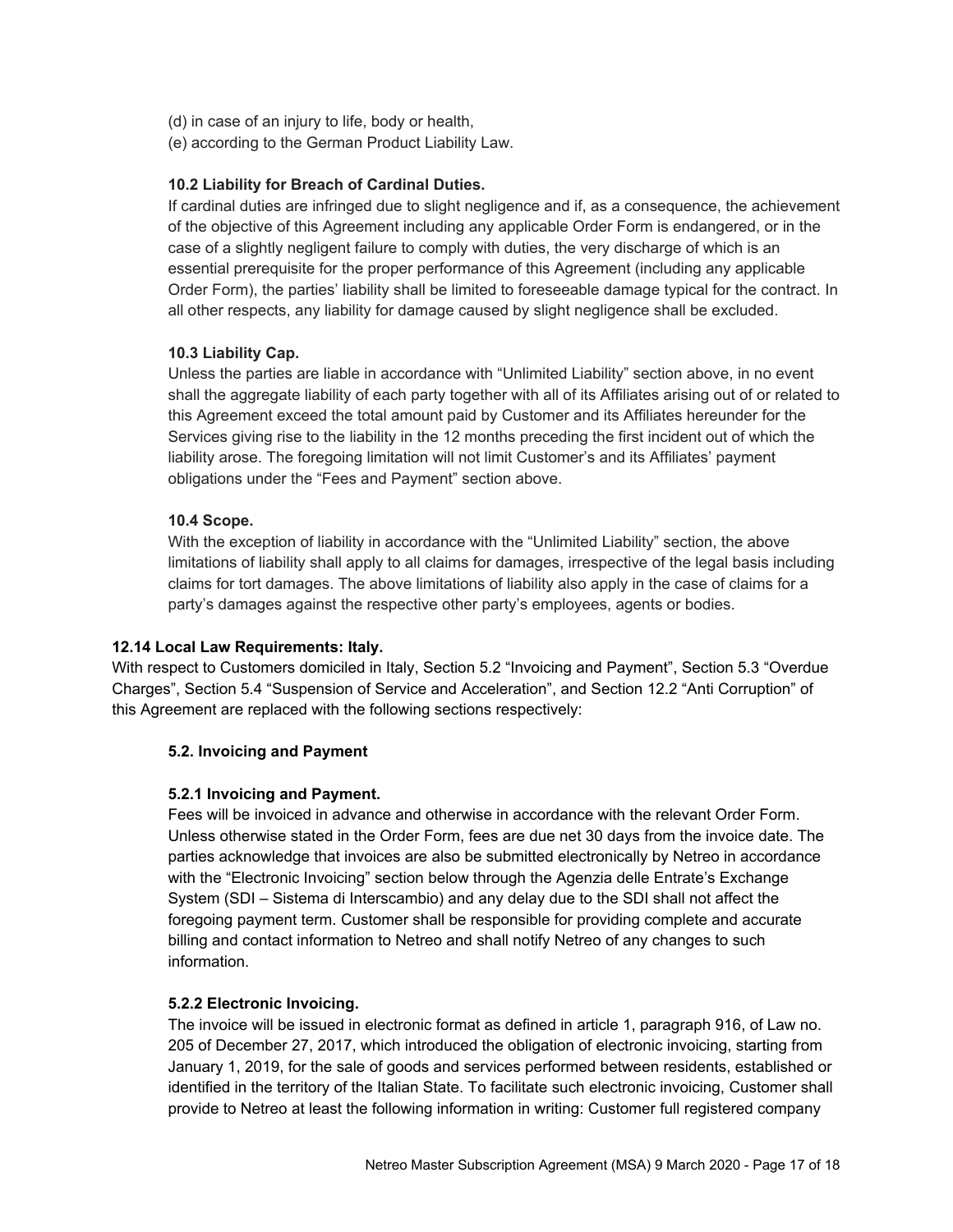name, registered office address, VAT number, tax/fiscal code and any additional code and/or relevant information required under applicable law. In any event, the parties shall cooperate diligently to enable such electronic invoicing process. Any error due to the provision by Customer of incorrect or insufficient invoicing information preventing

(a) Netreo to successfully submit the electronic invoice to the SDI or

(b) the SDI to duly and effectively process such invoice or

(c) which, in any event, requires Netreo to issue an invoice again, shall not result in an extension of the payment term set out in the "Invoicing and Payment" section above, and such term shall still be calculated from the date of the original invoice.

Netreo reserves the right to provide any invoice copy in electronic form via email in addition to the electronic invoicing described herein.

#### **5.2.3 Split Payment.**

If subject to the "split payment" regime, Customer shall be exclusively responsible for payment of any VAT amount due, provided that Customer shall confirm to Netreo the applicability of such regime and, if applicable, Customer shall provide proof of such VAT payment to Netreo and, if applicable, Customer shall provide proof of such VAT payment to Netreo.

#### **5.3 Overdue Charges.**

Subject to the "Payment Disputes" section below, if any invoiced amount is not received by Netreo by the due date, then without limiting Netreo's rights or remedies, those charges, without the need for notice of default, may

(a) accrue late interest at the rate of 1.5% of the outstanding balance per month, or the maximum rate permitted by law (Legislative Decree no. 231/2002), whichever is lower and/or (b) Netreo may condition future subscription renewals and Order Forms on payment terms shorter than those specified in the "Invoicing and Payment" section above.

#### **5.4. Suspension of Service.**

Subject to the "Payment Disputes" section below, if any charge owing by Customer under this or any other agreement for services is 30 days or more overdue, (or 10 or more days overdue in the case of amounts Customer has authorized Netreo to charge to Customer's credit card), Netreo may, without limiting its other rights and remedies, suspend Services until such amounts are paid in full, provided that, other than for customers paying by credit card or direct debit whose payment has been declined, Netreo will give Customer at least 10 days' prior notice that its account is overdue, in accordance with the "Manner of Giving Notice" section below for billing notices, before suspending services to Customer.

#### **12.2 Anti-Corruption.**

#### **12.2.1 Anti-Corruption.**

Neither party has received or been offered any illegal or improper bribe, kickback, payment, gift, or thing of value from an employee or agent of the other party in connection with this Agreement. Reasonable gifts and entertainment provided in the ordinary course of business do not violate the above restriction.

#### **12.2.2 Code of Conduct and Organization, Management and Control Model.**